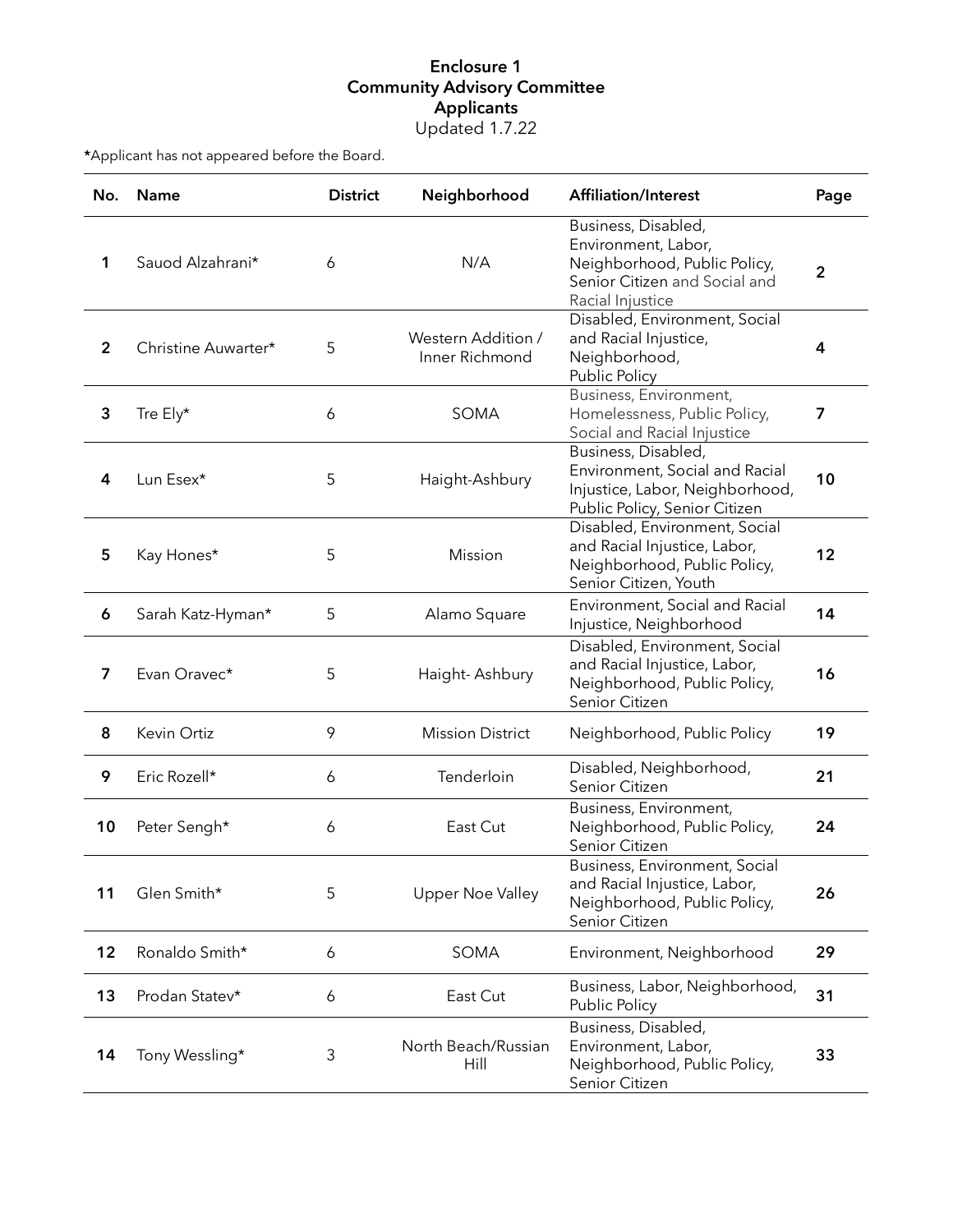

## San Francisco County Transportation Authority Application for Membership on the Community Advisory Committee

| Sauod                              | <b>Alzahrani</b>          | <b>Male</b>              | Middle Eastern - Arab |
|------------------------------------|---------------------------|--------------------------|-----------------------|
| <b>FIRST NAME</b>                  | <b>LAST NAME</b>          | <b>GENDER (OPTIONAL)</b> | ETHNICITY (OPTIONAL)  |
| 6                                  |                           | redacted 1               | redacted 1            |
| HOME SUPERVISORIAL DISTRICT        | NEIGHBORHOOD OF RESIDENCE | HOME PHONE               | <b>HOME EMAIL</b>     |
| 「redacted 1                        | redacted 1                | redacted 1               | redacted ]            |
| STREET ADDRESS OF HOME             | <b>CITY</b>               | <b>STATE</b>             | ZIP.                  |
| [ redacted ]                       | redacted 1                | redacted 1               | redacted ]            |
| <b>WORK SUPERVISORIAL DISTRICT</b> | NEIGHBORHOOD OF WORKPLACE | <b>WORK PHONE</b>        | <b>WORK EMAIL</b>     |
| [ redacted ]                       | redacted ]                | redacted ]               | redacted ]            |
| STREET ADDRESS OF WORKPLACE CITY   |                           | <b>STATE</b>             | ZIP                   |

## **Statement of qualifications:**

I have been living in San Francisco 12 years. It is my home. I am passionate about public transit and making our streets safer in general. I walk the city a lot. Also I used to drive taxi and Uber. Love to bike too. My experience as transit operator in the streets of San Francisco has taught me a lot about so many things that I consider safety sensitive matters. I want to address many issues with the board that can improve transportation. I am advocating for more rams on market street islands stops for wheelchairs. Thanks

## **Statement of objectives:**

Safety first, faster transit and limited delivery trucks presence during school rush hours.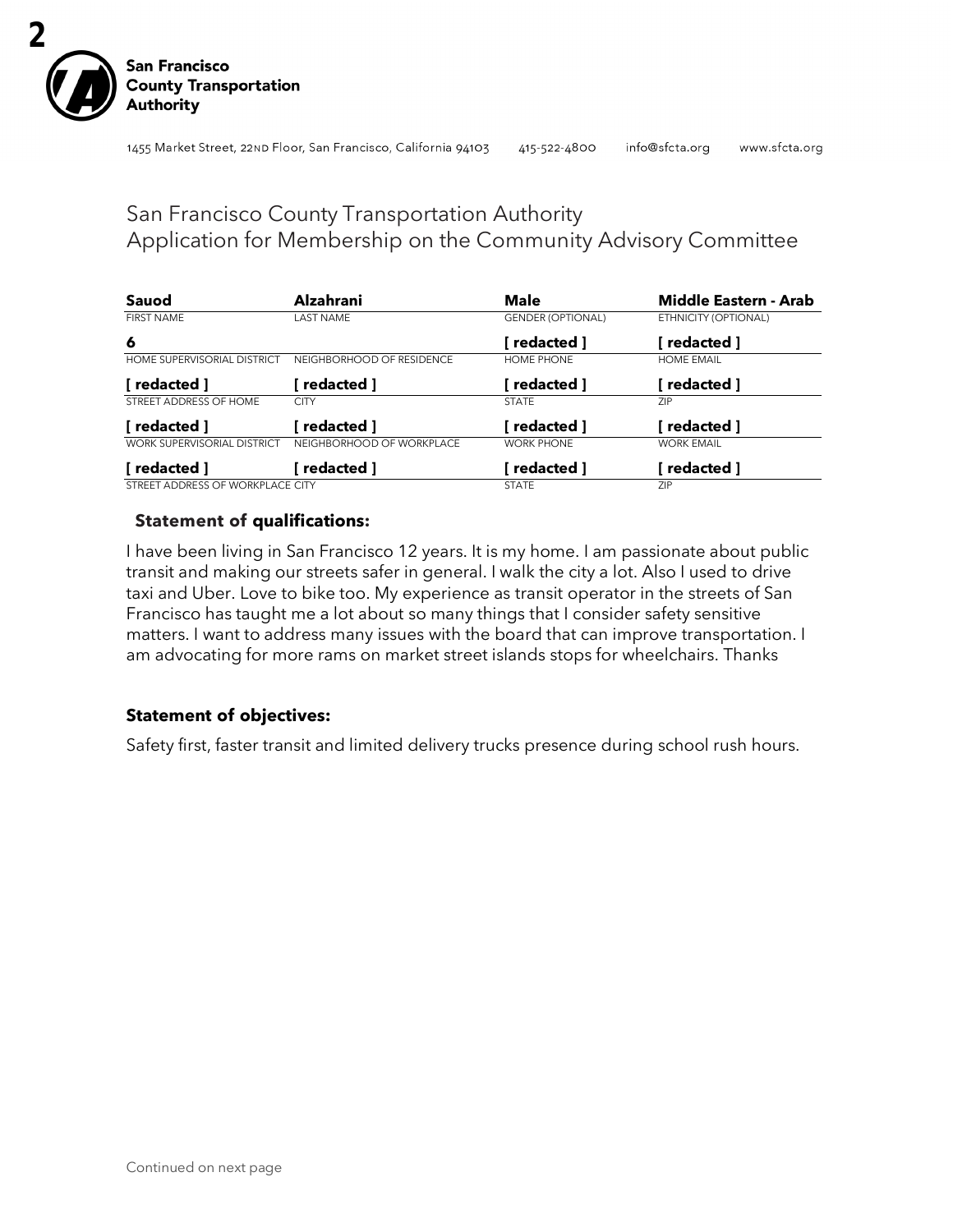| X | <b>Business</b>           |
|---|---------------------------|
| Χ | Disabled                  |
| Χ | Environment               |
| X | Labor                     |
| Χ | Neighborhood              |
| X | <b>Public Policy</b>      |
| Χ | Senior Citizen            |
|   | Social and Racial Justice |

## **Can you commit to attending regular meetings (about once a month for the Transportation Authority CAC, or once every two to three months for project CACs):** YES

| Sauod Alzahrani          | 12/11/2021 |
|--------------------------|------------|
| <b>NAME OF APPLICANT</b> | DATE       |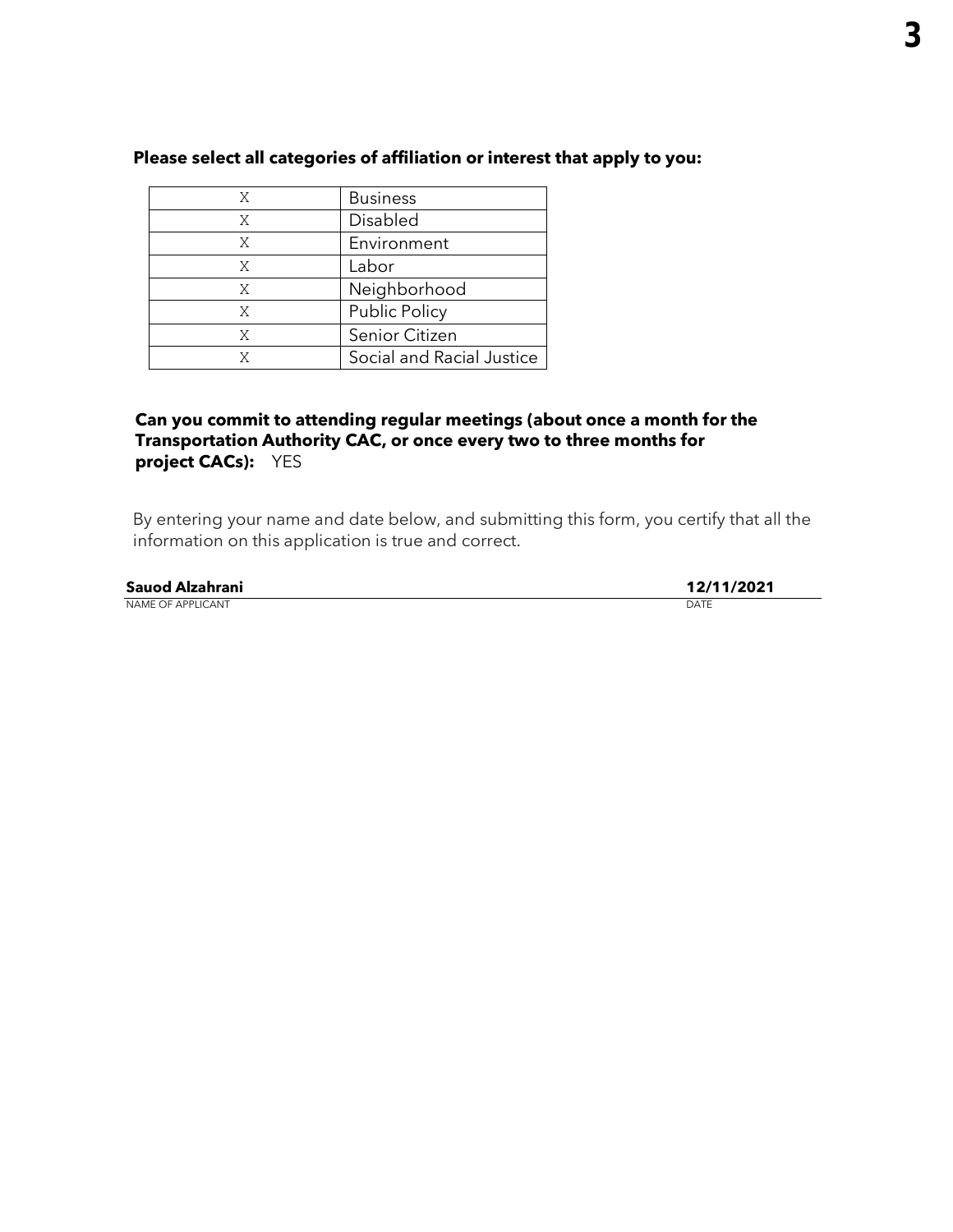

## San Francisco County Transportation Authority Application for Membership on the Citizens Advisory Committee

| <b>Christine</b>                   | Auwarter                               | Female                   | Caucasian, White     |
|------------------------------------|----------------------------------------|--------------------------|----------------------|
| <b>FIRST NAME</b>                  | <b>LAST NAME</b>                       | <b>GENDER (OPTIONAL)</b> | ETHNICITY (OPTIONAL) |
| 5                                  | <b>Western Addition/Inner Richmond</b> |                          | redacted 1           |
| <b>HOME SUPERVISORIAL DISTRICT</b> | NEIGHBORHOOD OF RESIDENCE              | <b>HOME PHONE</b>        | <b>HOME EMAIL</b>    |
| [redacted]                         | redacted 1                             | redacted ]               | redacted 1           |
| STREET ADDRESS OF HOME             | <b>CITY</b>                            | <b>STATE</b>             | <b>ZIP</b>           |
| [redacted]                         | redacted 1                             | 「redacted 1              | redacted 1           |
| <b>WORK SUPERVISORIAL DISTRICT</b> | NEIGHBORHOOD OF WORKPLACE              | <b>WORK PHONE</b>        | <b>WORK EMAIL</b>    |
| [ redacted ]                       | redacted 1                             | redacted ]               | redacted ]           |
| STREET ADDRESS OF WORKPLACE CITY   |                                        | <b>STATE</b>             | <b>ZIP</b>           |

## Statement of qualifications:

As a proud San Franciscan, social impact professional, and longtime public transit advocate, I am excited about the opportunity to apply for the SFCTA's Community Advisory Committee. My transportation philosophy is grounded in the principles of racial equity, accessibility, sustainability, and the right of all San Franciscans to safe, affordable transportation. I envision a city in which our transit options work for all residents, not just those who are affluent and non-disabled. Additionally, I view transit as one of San Francisco's key opportunities to address climate change and position ourselves as a leader in carbon emission reduction and sustainable living.

I recently moved back to San Francisco (after almost a decade in SF and the broader Bay Area) after living in NYC, where I was an active member of the NY Riders Alliance. In my four years with the Riders Alliance, I was a key member of the campaign to win state approval for congestion pricing, the first program of its kind in the country. Additionally, I advocated for Fair Fares, a program to provide subsidized transit passes to low-income New Yorkers. Most recently, I was a part of the Fix the Subway Campaign to win emergency federal funding to restore bus and subway service in the wake of the COVID-19 pandemic.

I have experience engaging with riders and community members to understand their needs and priorities, meeting with elected officials to advocate for transit improvements, and building coalitions of organizations with shared interested in transit equity. Professionally, I have experience with research, cross-sector partnerships, social impact strategy development. Finally I am a transit rider myself, and I would be thrilled to have the opportunity to bring my experience and enthusiasm to the Community Advisory Committee.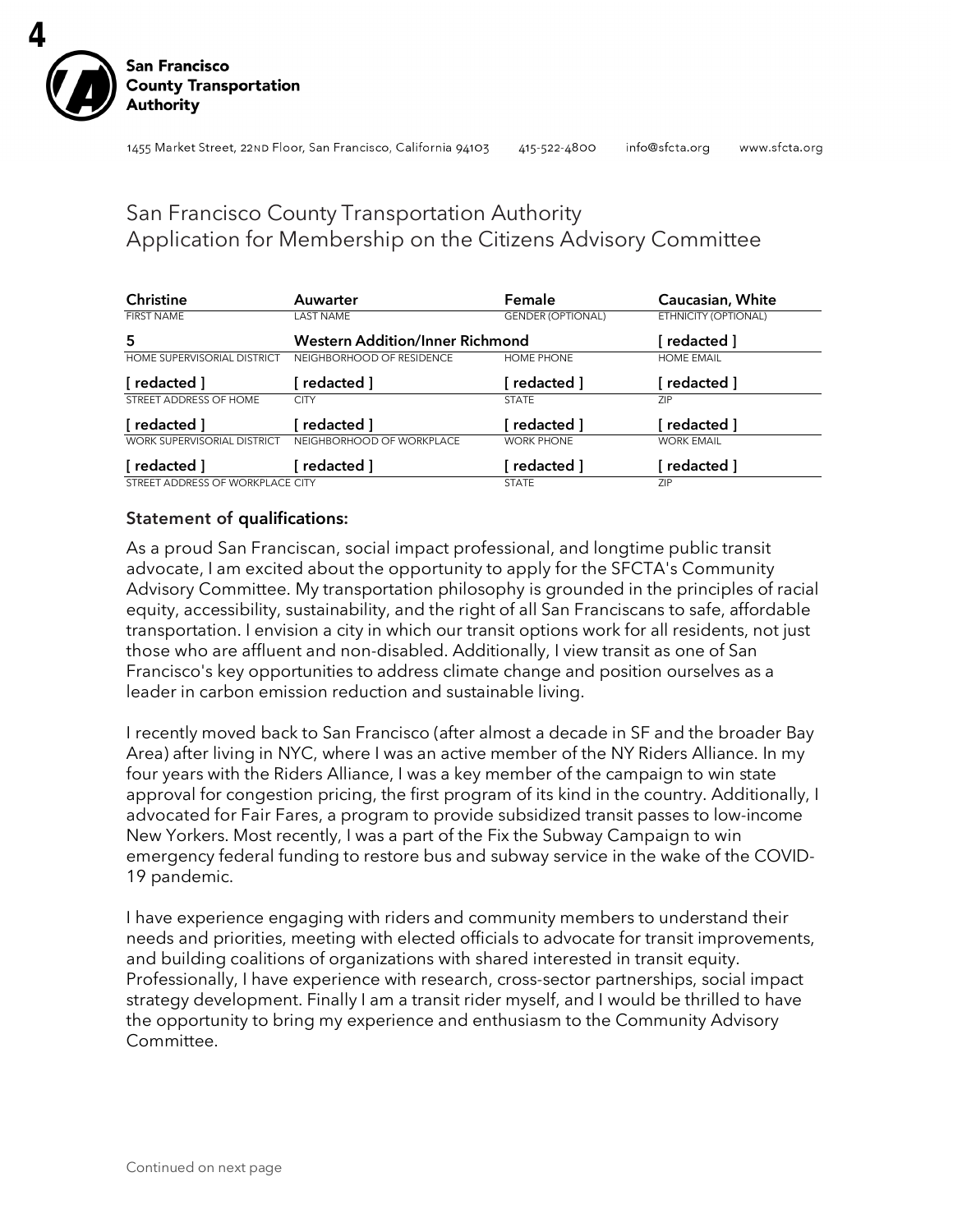### Statement of objectives:

If appointed, it would be my objective to elevate the voices of riders to reflect their needs in the SFCTA's decisions. Realizing that the squeaky wheel gets the grease, I would strive to seek out and illuminate community needs and perspectives that often go unheard in order to ensure our transit system is working for more than just the vocal few.

I am energized by the possibilities for transit as we begin to navigate a new, postpandemic world. At the same time, I am troubled by the limitations posed by the concentration of the majority of the city's wealth within a small percentage of its residents and the widening gap between those residents and the rest of the city. Transit needs to work for all residents to ensure that access to work, healthcare, essential services, and recreation are not the privilege of the select few.

Recognizing the long history of racism and ableism in transit policy, my priorities would be to improve transit coverage across San Francisco County, increase service, improve safety and accessibility, and better understand the barriers to an equitable transit system so we can remove those barriers for residents. For example, I would seek opportunities to prioritize transit deserts in communities that have historically been excluded from transit access, center the voices of community members in decision-making, and ensure public transit supports both residents who rely on it as their only form of transportation as well as those who use it in conjunction with private transportation.

I am excited about the opportunity to grow and strengthen San Francisco's transit systems, and I am happy to provide any additional information that would be helpful.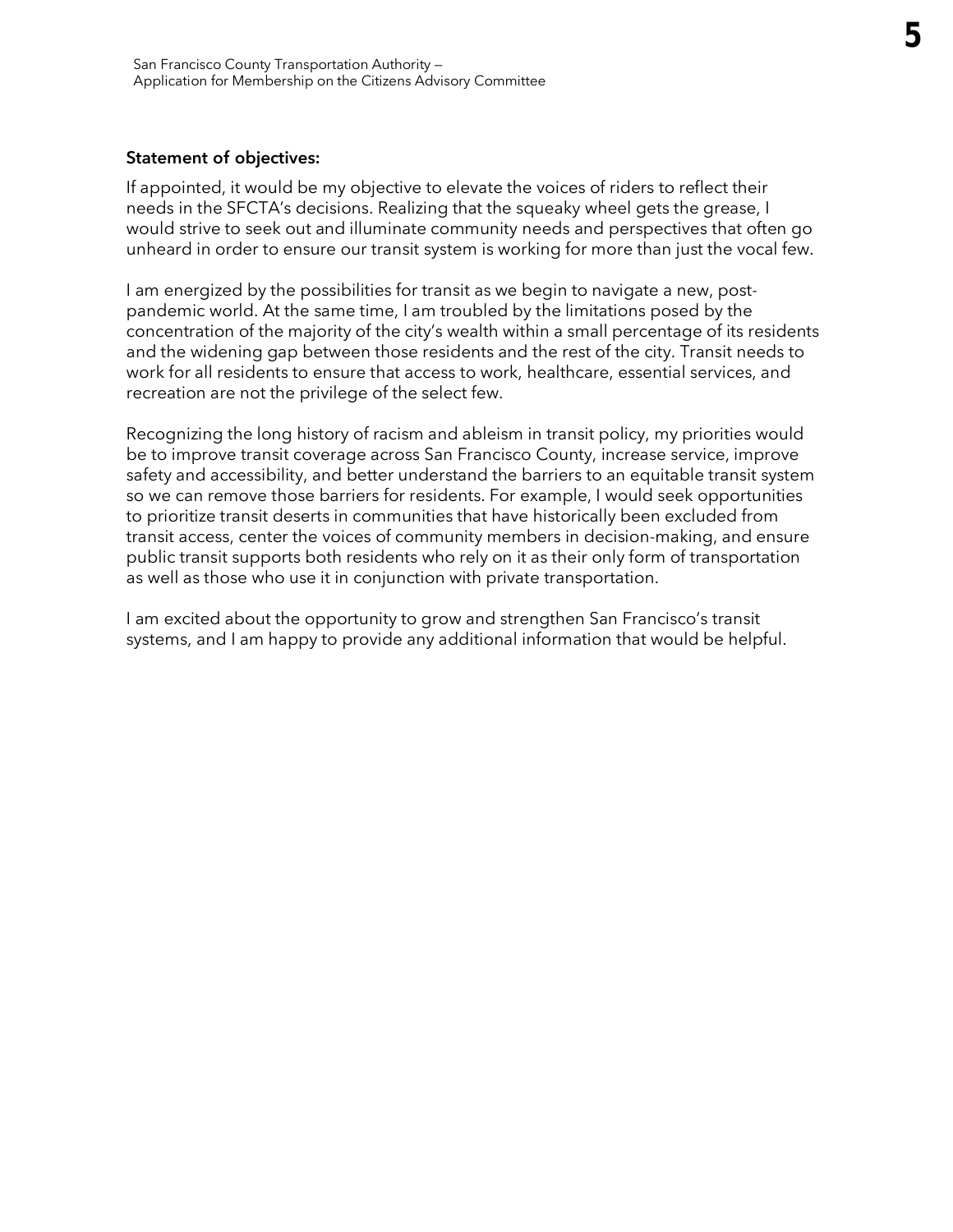|   | <b>Business</b>           |
|---|---------------------------|
| X | Disabled                  |
| Χ | Environment               |
|   | Labor                     |
| X | Neighborhood              |
| x | Public Policy             |
|   | Senior Citizen            |
|   | Social and Racial Justice |

## Can you commit to attending regular meetings (about once a month for the Transportation Authority CAC, or once every two to three months for project CACs): Yes

By entering your name and date below, and submitting this form, you certify that all the information on this application is true and correct.

Christine Auwarter 12/9/2021 NAME OF APPLICANT DATE DATE OF A SERVICE AND A SERVICE OF A SERVICE OF A SERVICE OF A SERVICE OF A SERVICE OF A SERVICE OF A SERVICE OF A SERVICE OF A SERVICE OF A SERVICE OF A SERVICE OF A SERVICE OF A SERVICE OF A SERVIC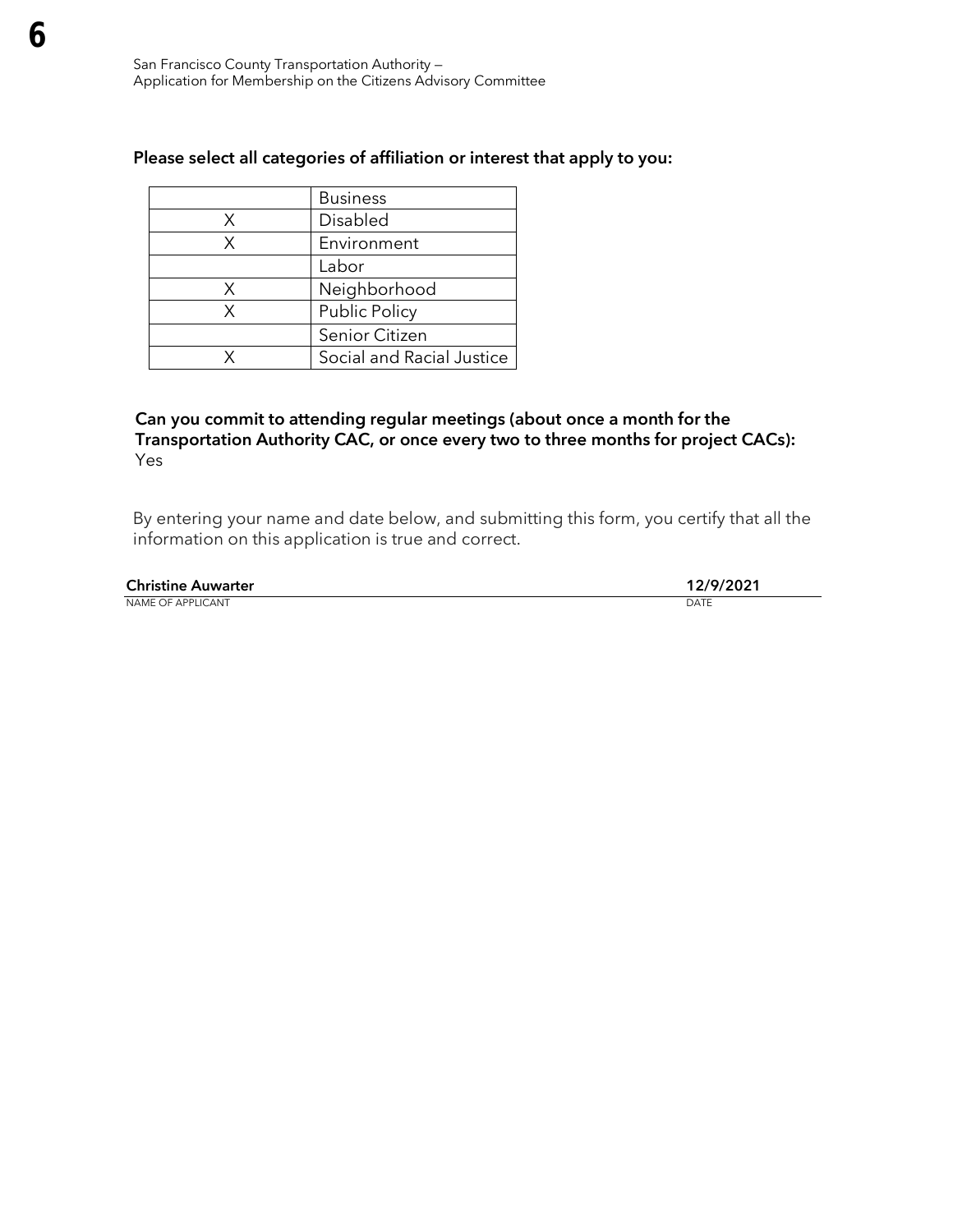

## San Francisco County Transportation Authority Application for Membership on the Community Advisory Committee

| Tre                                | <b>Ely</b>                | <b>Male</b>              | <b>Black descended/</b><br>African American |
|------------------------------------|---------------------------|--------------------------|---------------------------------------------|
| <b>FIRST NAME</b>                  | <b>LAST NAME</b>          | <b>GENDER (OPTIONAL)</b> | ETHNICITY (OPTIONAL)                        |
| 6                                  | <b>SOMA</b>               | redacted 1               | redacted 1                                  |
| <b>HOME SUPERVISORIAL DISTRICT</b> | NEIGHBORHOOD OF RESIDENCE | HOME PHONE               | <b>HOME EMAIL</b>                           |
| i redacted 1                       | redacted ]                | redacted ]               | redacted ]                                  |
| STREET ADDRESS OF HOME             | <b>CITY</b>               | <b>STATE</b>             | <b>ZIP</b>                                  |
| redacted 1                         | redacted 1                | redacted 1               | redacted 1                                  |
| <b>WORK SUPERVISORIAL DISTRICT</b> | NEIGHBORHOOD OF WORKPLACE | <b>WORK PHONE</b>        | <b>WORK EMAIL</b>                           |
| redacted 1                         | redacted 1                | redacted 1               | redacted 1                                  |
| STREET ADDRESS OF WORKPLACE CITY   |                           | <b>STATE</b>             | <b>ZIP</b>                                  |

## **Statement of qualifications:**

Hello Panel! I'm not entirely sure what constitutes a qualification, but I'll share a few bullets here. I'm happy to share even more information about my life, my experiences, my career, and my love of 11+ years living in San Francisco if you give me a little more context. But here's a shot:

- I moved from a small town just north of Mobile AL to San Francisco more than a decade ago. I lived in Potrero Hill for most of my time, but now I'm in SOMA.
- I take transit multiple times a day (in and outside of San Francisco).
- I walk, I do not own a bike.
- I commute via MUNI, BART, and CalTrain for work and life, regularly. I went without a car for more than 6 years, but I have a hybrid now for special circumstances for work and/or when it's necessary.
- I have a running list of ideas on continuing to make San Francisco a special, inclusive, and dynamic city!
- I lead a global team that values results, inclusion, communication, and transparency.
- I manage a multi-million dollar tool/technology/experience budget for work.
- I love this city and find my self screaming (internally) from frustration at times when I know it can be much better. I want to be more active in this space.
- I geek out about transit and public policy.
- I throw GREAT meet-ups and events that bring communities together.
- I have the time and space to join this committee and contribute a different perspective.
- I'm eager to LEARN! I have my point of view of from my experience as a commuter in SF and some shared perspectives from friends and co-workers, but I have so much that I could learn by being involved here.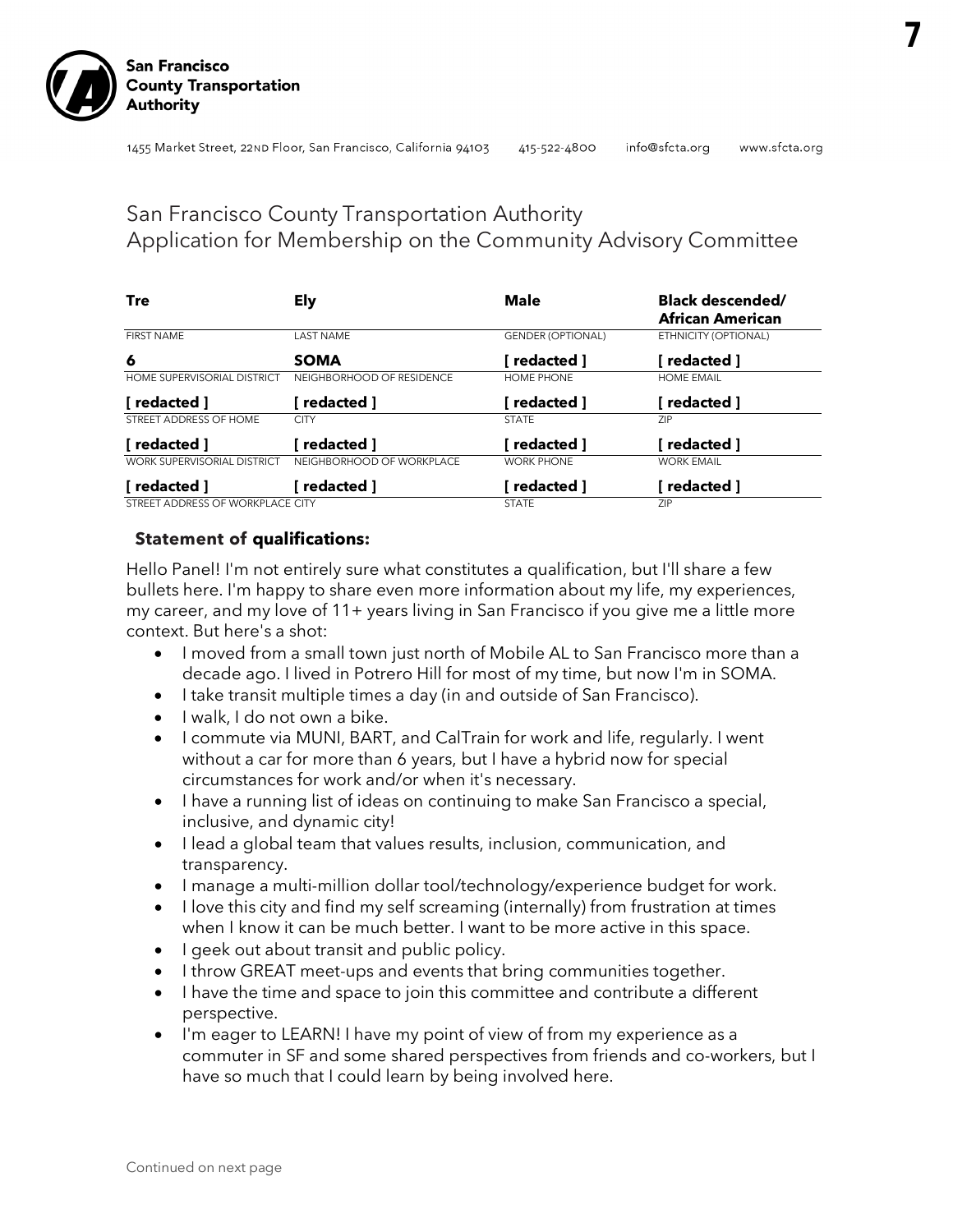## **Statement of objectives:**

My goal/objective is to contribute, to learn, to challenge, and to advise our approach to I would like to speak and act on behalf of the SOMA community.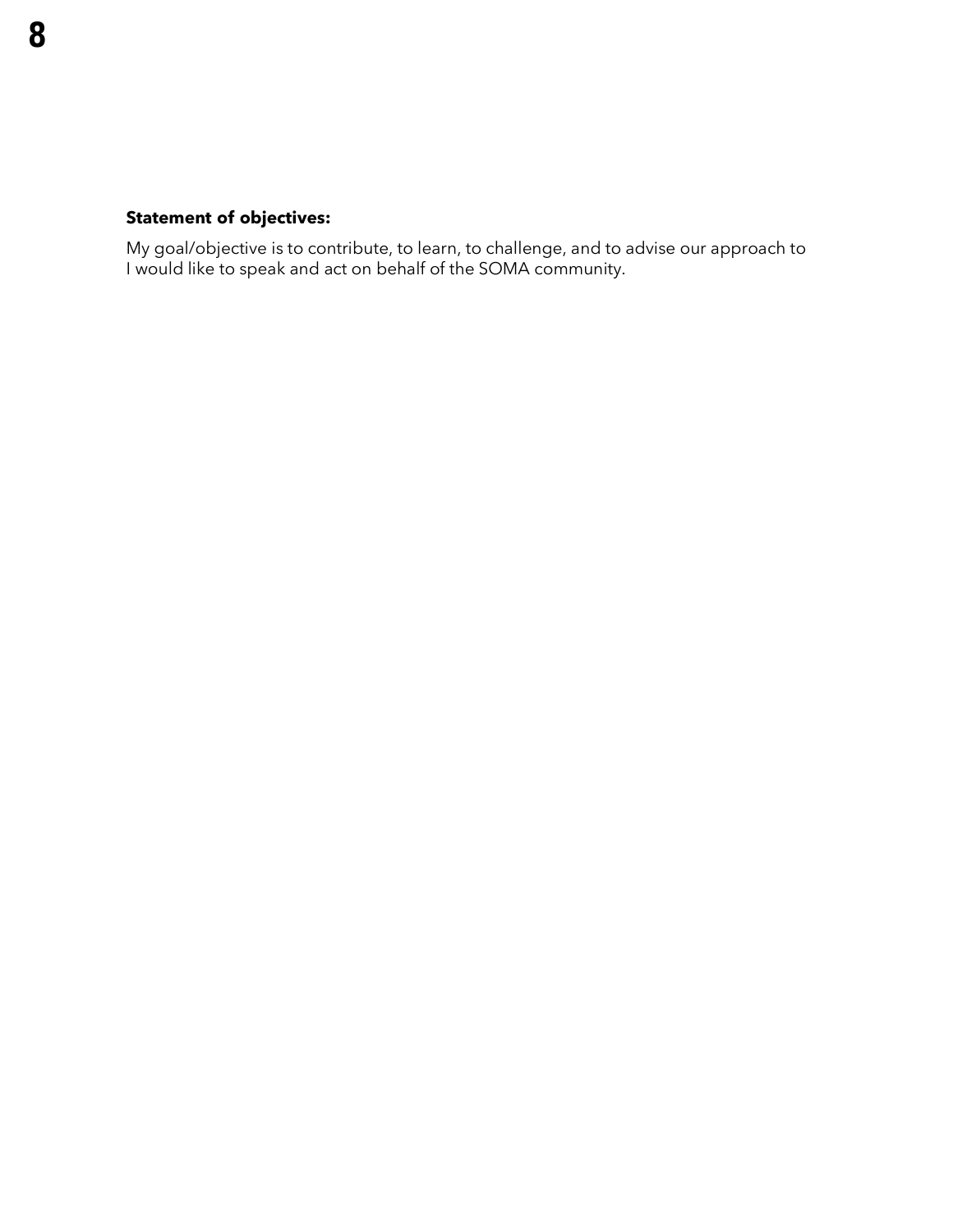| X | <b>Business</b>           |
|---|---------------------------|
|   | Disabled                  |
| Χ | Environment               |
| X | Homelessness              |
|   | Labor                     |
|   | Neighborhood              |
| X | Public Policy             |
|   | Senior Citizen            |
| X | Social and Racial Justice |

## **Can you commit to attending regular meetings (about once a month for the Transportation Authority CAC, or once every two to three months for project CACs):** YES

By entering your name and date below, and submitting this form, you certify that all the information on this application is true and correct.

| <b>TRE ELY</b>    |      |
|-------------------|------|
| NAME OF APPLICANT | DATE |

**TRE ELY 12/12/2021**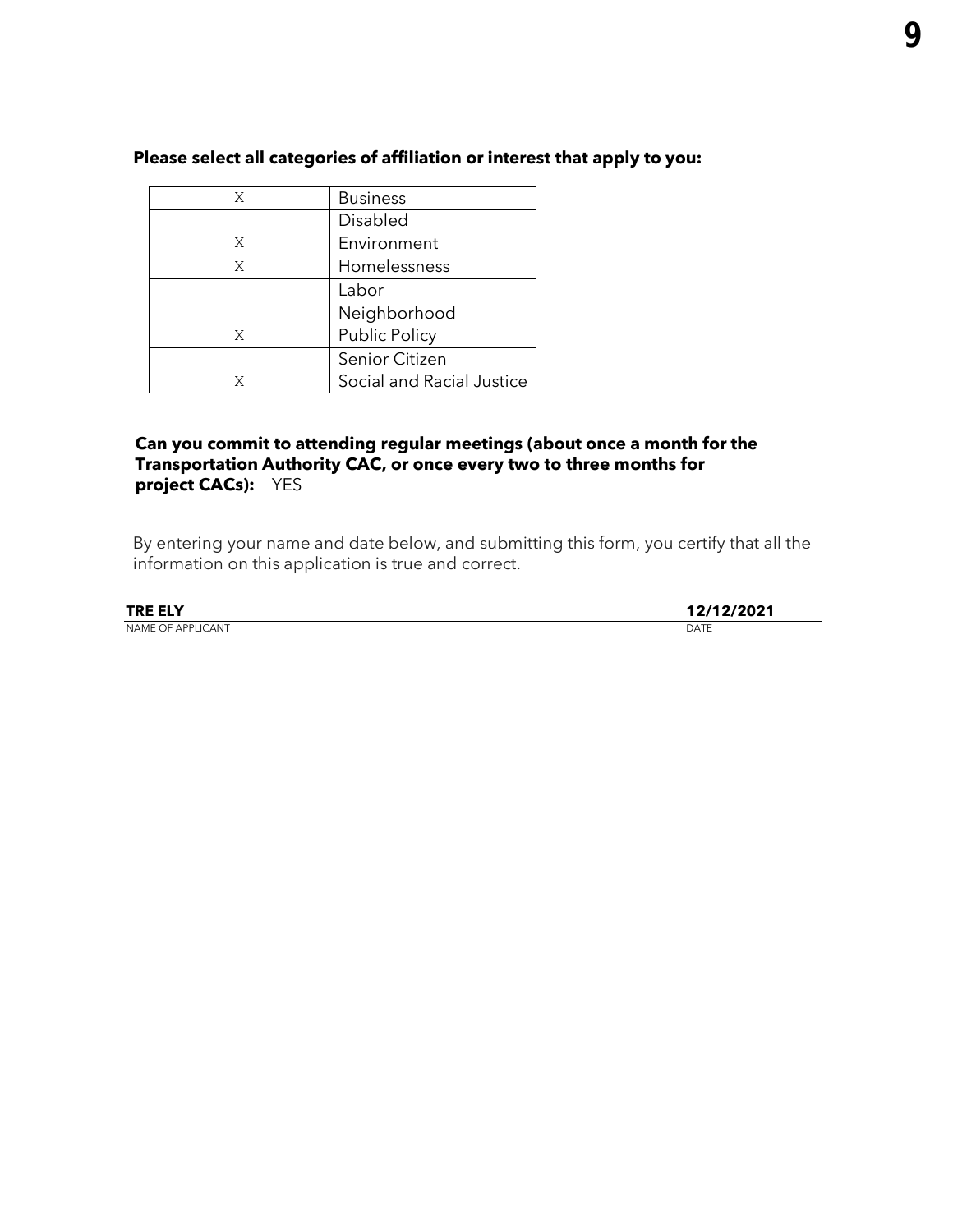

## **San Francisco County Transportation Authority Application for Membership on the Citizens Advisory Committee**

| Lun                                | <b>Esex</b>               | <b>Male</b>              | N/A                  |
|------------------------------------|---------------------------|--------------------------|----------------------|
| <b>FIRST NAME</b>                  | <b>LAST NAME</b>          | <b>GENDER (OPTIONAL)</b> | ETHNICITY (OPTIONAL) |
| 5                                  | <b>Haight-Ashbury</b>     | redacted 1               | redacted ]           |
| <b>HOME SUPERVISORIAL DISTRICT</b> | NEIGHBORHOOD OF RESIDENCE | HOME PHONE               | <b>HOME EMAIL</b>    |
| [ redacted ]                       | redacted 1                | redacted 1               | redacted ]           |
| STREET ADDRESS OF HOME             | <b>CITY</b>               | <b>STATE</b>             | <b>ZIP</b>           |
| [ redacted ]                       | redacted 1                | redacted 1               | redacted ]           |
| <b>WORK SUPERVISORIAL DISTRICT</b> | NEIGHBORHOOD OF WORKPLACE | <b>WORK PHONE</b>        | <b>WORK EMAIL</b>    |
| 「redacted 1                        | redacted 1                | redacted ]               | redacted ]           |
| STREET ADDRESS OF WORKPLACE CITY   |                           | <b>STATE</b>             | ZIP.                 |

### **Statement of qualifications:**

I'm enthusiastic about all forms of transportation. I live, walk, bike, drive, ride the bus, and take trains (Muni, BART, heritage streetcars) in District 5. I'm happy to live on a slow street (Page St), in a walkable neighborhood (Haight-Ashbury). I was born and raised in the Bay Area, regularly visited San Francisco in my childhood and youth, and became a City resident in 1995. I've spent more of my life in San Francisco than anywhere else. I've been a bus commuter to downtown, a car commuter to the South Bay, and a bus-to-BART commuter to Millbrae.

I've made maps of historic streetcar lines in San Francisco, and I've done mini-tours to show people the legacy artifacts of former transportation lines and systems in the City, besides often also playing tour guide to all other points of interest across the City.

## **Statement of objectives:**

Contribute everything I can to any and all modes of transportation within San Francisco. I seek the most equitable access for all.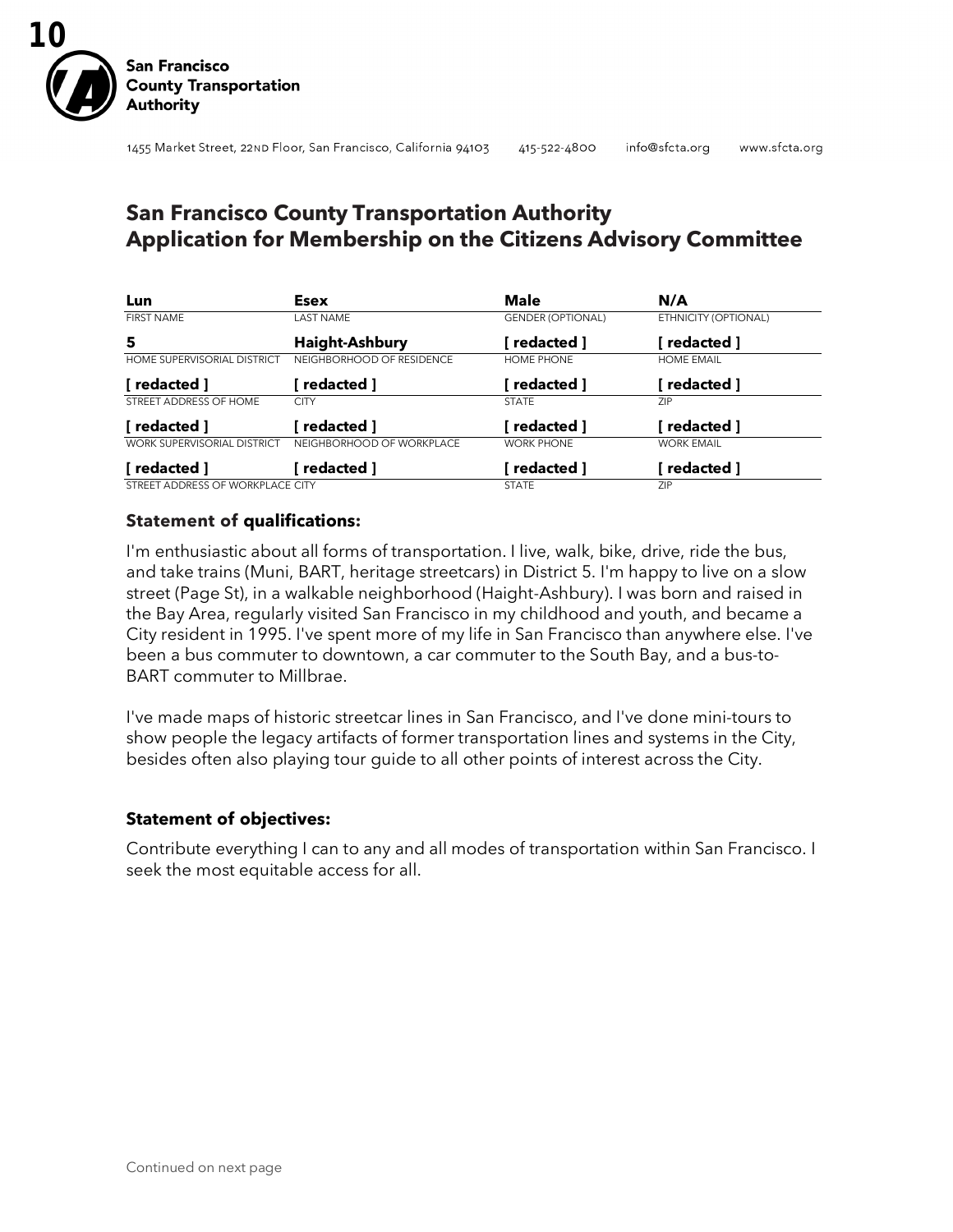| <b>Business</b>      |
|----------------------|
| Disabled             |
| Environment          |
| Labor                |
| Neighborhood         |
| <b>Public Policy</b> |
| Senior Citizen       |

## **Can you commit to attending regular meetings (about once a month for the Transportation Authority CAC, or once every two to three months for project CACs):** YES

| <b>Lun Esex</b>   | 12/16/2021 |
|-------------------|------------|
| NAME OF APPLICANT | DATE       |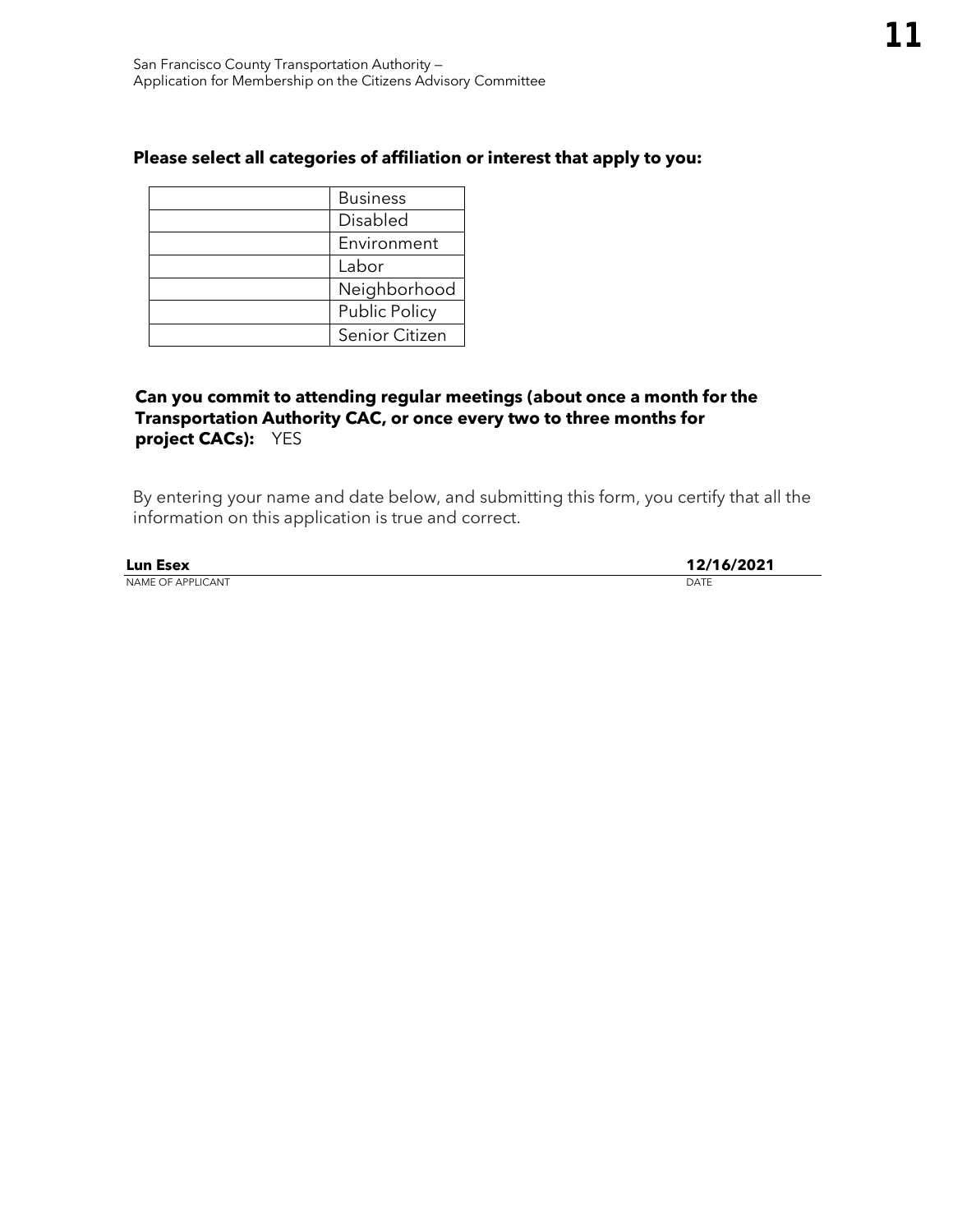

## **San Francisco County Transportation Authority Application for Membership on the Citizens Advisory Committee**

| Kay                                | <b>Hones</b>              | Female                   | Caucasian, European, |
|------------------------------------|---------------------------|--------------------------|----------------------|
| <b>FIRST NAME</b>                  | <b>LAST NAME</b>          | <b>GENDER (OPTIONAL)</b> | ETHNICITY (OPTIONAL) |
| 5                                  | <b>Mission</b>            | redacted 1               | redacted ]           |
| <b>HOME SUPERVISORIAL DISTRICT</b> | NEIGHBORHOOD OF RESIDENCE | HOME PHONE               | <b>HOME EMAIL</b>    |
| redacted 1                         | redacted ]                | redacted ]               | redacted ]           |
| STREET ADDRESS OF HOME             | <b>CITY</b>               | <b>STATE</b>             | <b>ZIP</b>           |
| redacted 1                         | redacted 1                | redacted 1               | redacted ]           |
| <b>WORK SUPERVISORIAL DISTRICT</b> | NEIGHBORHOOD OF WORKPLACE | <b>WORK PHONE</b>        | <b>WORK EMAIL</b>    |
| redacted 1                         | redacted ]                | redacted 1               | redacted ]           |
| STREET ADDRESS OF WORKPLACE CITY   |                           | <b>STATE</b>             | <b>ZIP</b>           |

### **Statement of qualifications:**

Ride bus/public transit 30 plus year (except during pandemic) For work, shopping, attending civic & entertainment for children & adults. Recently retired school librarian with extensive experience with K-12, research & grant writing

## **Statement of objectives:**

- Advocate for practical improvements & route streamlining to serve non-driving citizens & youth.
- Advocate for integrated Bay Area transit system to encourage use of variety of transit systems & decrease use of cars.
- Advocacy for acknowledging & celebrating transit employees .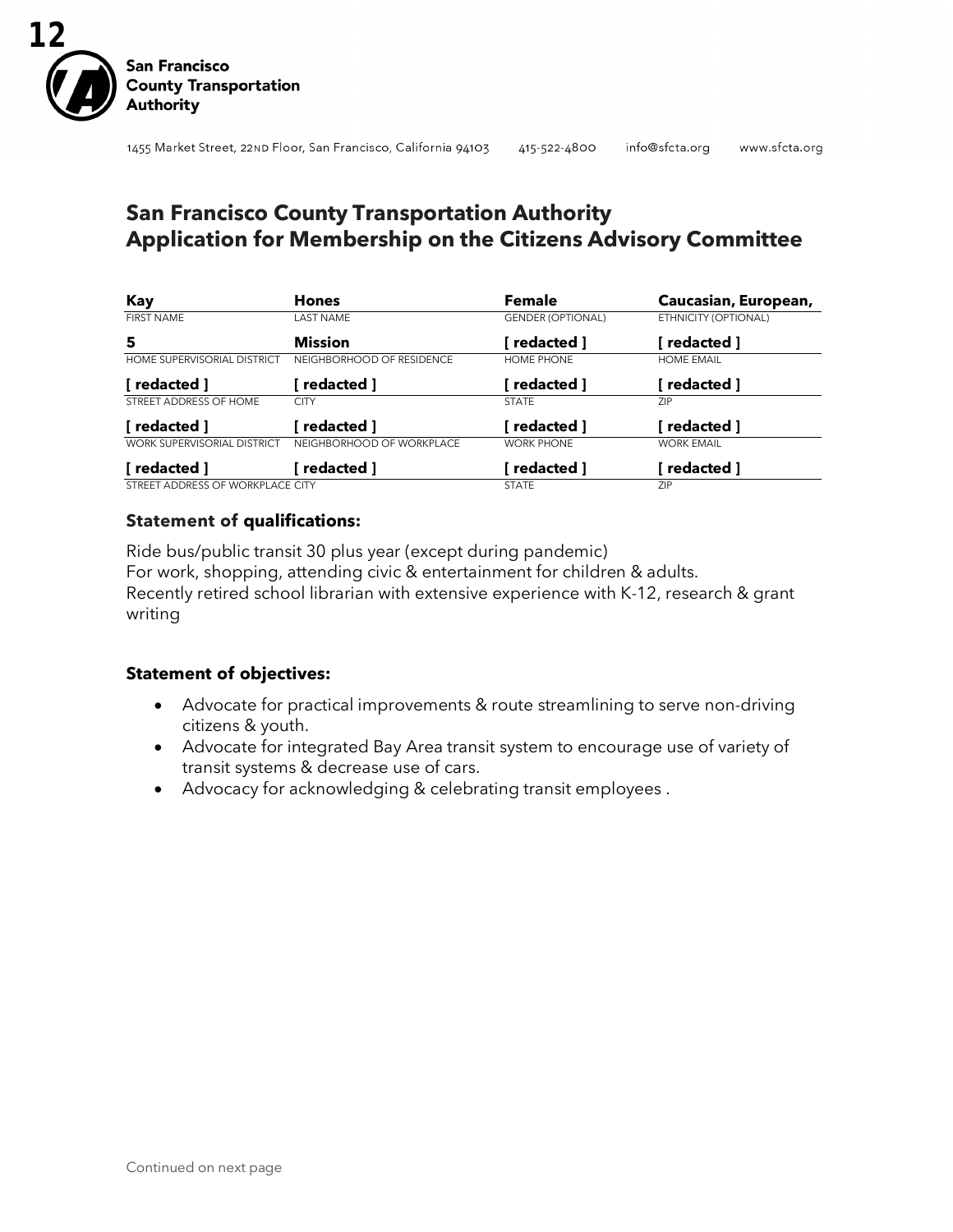| <b>Business</b>      |
|----------------------|
| Disabled             |
| Environment          |
| Labor                |
| Neighborhood         |
| <b>Public Policy</b> |
| Senior Citizen       |

## **Can you commit to attending regular meetings (about once a month for the Transportation Authority CAC, or once every two to three months for project CACs):** YES

| <b>Kay Hones</b>         | 12/12/2021 |
|--------------------------|------------|
| <b>NAME OF APPLICANT</b> | DATE       |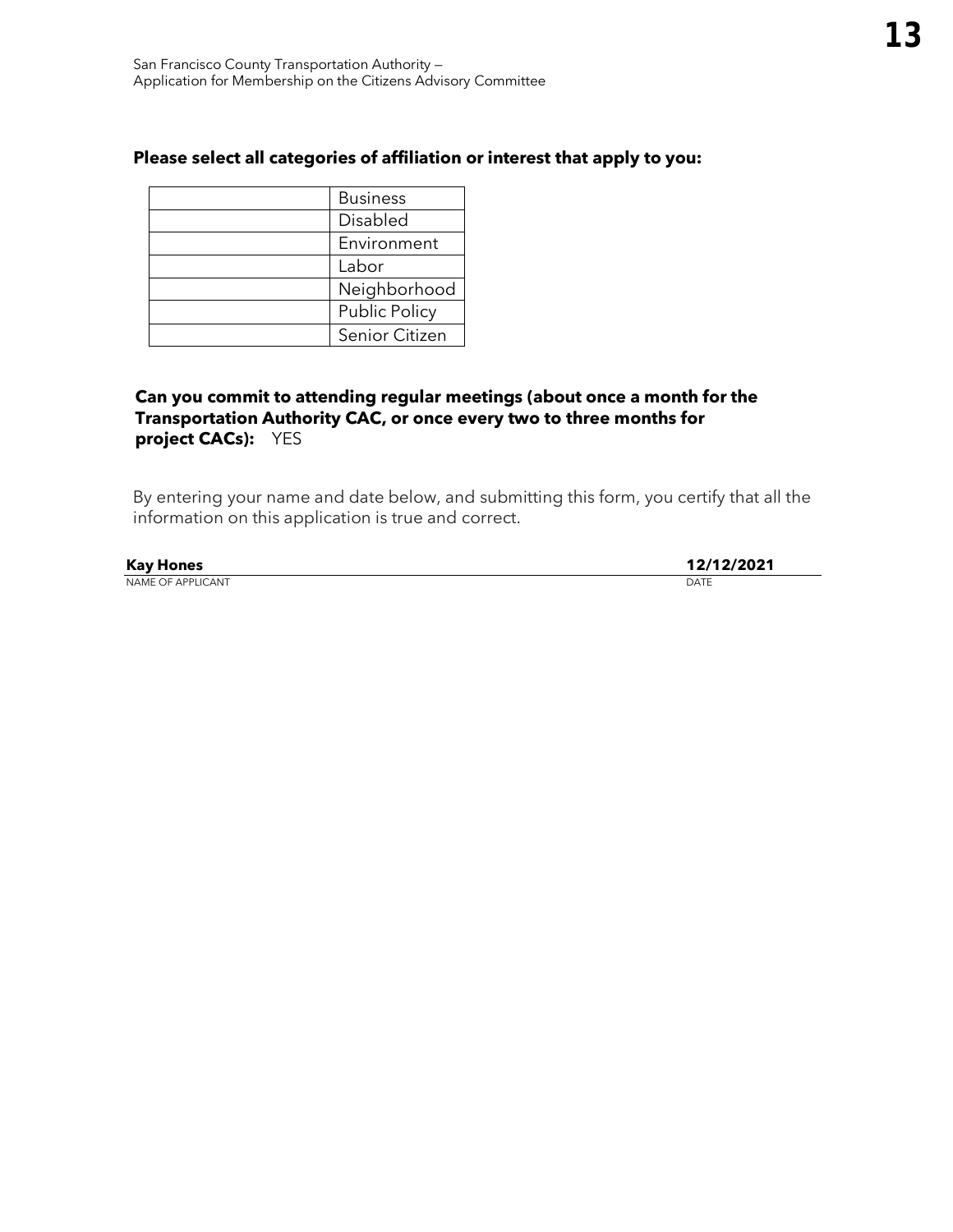

## **San Francisco County Transportation Authority Application for Membership on the Citizens Advisory Committee**

| Sarah                              | Katz-Hyman                | <b>Female</b>            | Caucasian, European  |
|------------------------------------|---------------------------|--------------------------|----------------------|
| <b>FIRST NAME</b>                  | LAST NAME                 | <b>GENDER (OPTIONAL)</b> | ETHNICITY (OPTIONAL) |
| 5                                  | <b>Alamo Square</b>       | redacted ]               | redacted ]           |
| <b>HOME SUPERVISORIAL DISTRICT</b> | NEIGHBORHOOD OF RESIDENCE | HOME PHONE               | <b>HOME EMAIL</b>    |
| [ redacted ]                       | redacted ]                | [ redacted ]             | redacted ]           |
| STREET ADDRESS OF HOME             | <b>CITY</b>               | <b>STATE</b>             | <b>ZIP</b>           |
| [ redacted ]                       | redacted 1                | redacted ]               | redacted ]           |
| <b>WORK SUPERVISORIAL DISTRICT</b> | NEIGHBORHOOD OF WORKPLACE | <b>WORK PHONE</b>        | <b>WORK EMAIL</b>    |
| [ redacted ]                       | redacted ]                | redacted ]               | redacted ]           |
| STREET ADDRESS OF WORKPLACE CITY   |                           | <b>STATE</b>             | ZIP.                 |

## **Statement of qualifications:**

I have been involved in bicycle and pedestrian safety advocacy for the past 7 years in some aspect. This advocacy has greatly influenced how I see broad accessibility to fast, frequent, and affordable transit essential to a thriving city and region the priorities equity and access and acknowledges the historical context as well as the future impact of transit decisions and investments. Aside from that personal and professional advocacy, I have spent the last 5 years professionally focused on public space in the context of better understanding how people use public space, barriers to access to those spaces, and supporting neighborhood-level public space advocates. I have experience in program management experiences, community organizing, public engagement, adult and youth education, understanding city budgets, working with city and county departments, and event management.

## **Statement of objectives:**

If appointed to the SFCTA CAC, my objectives would be:

- Work collaboratively with the other CAC members to advocate for increased inter-neighborhood access

- Prioritize intersection daylighting and pedestrian safety
- Readdress congestion pricing in concert with increased transbay transit
- Advocate for Better Market Street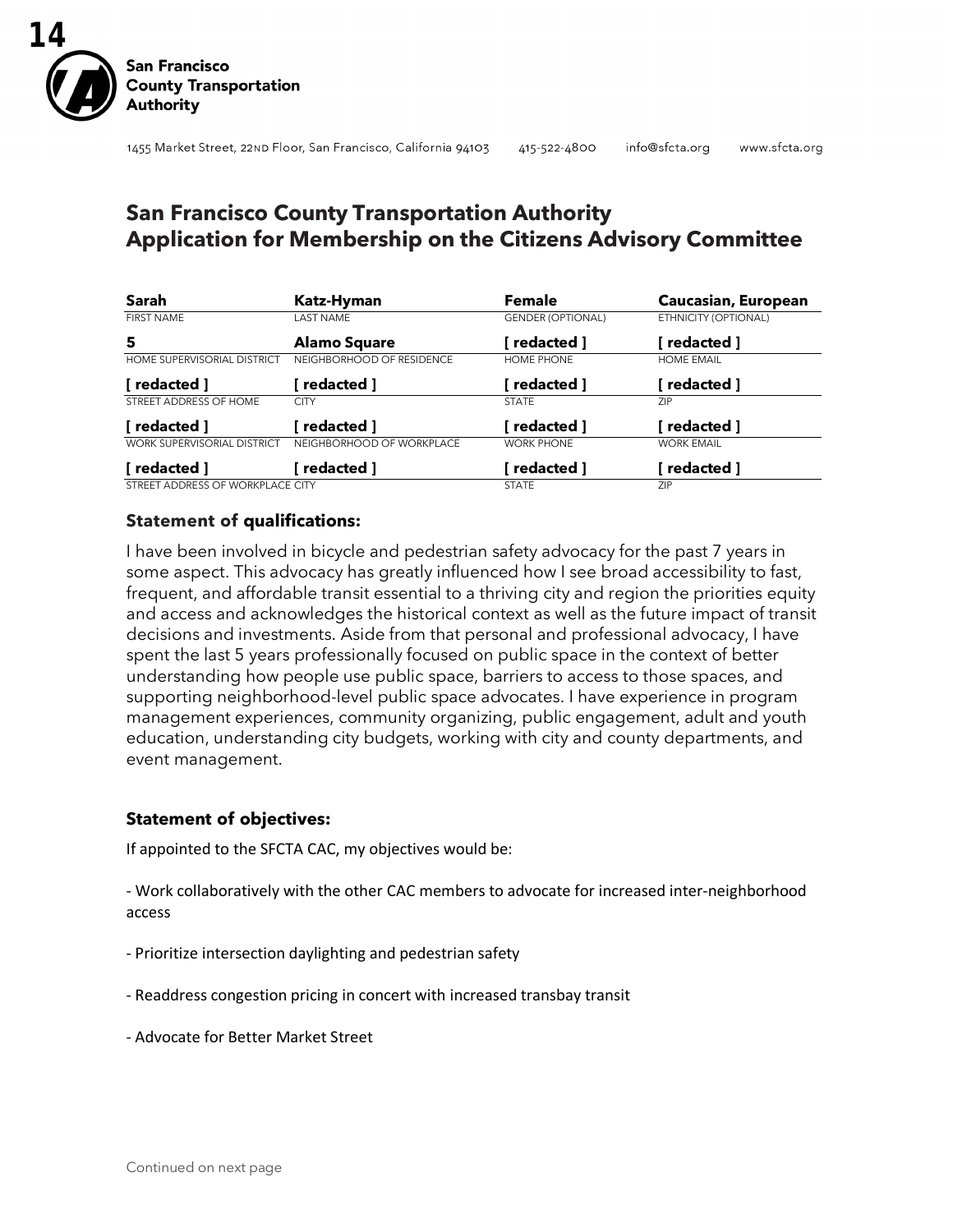| <b>Business</b>      |
|----------------------|
| Disabled             |
| Environment          |
| Labor                |
| Neighborhood         |
| <b>Public Policy</b> |
| Senior Citizen       |

## **Can you commit to attending regular meetings (about once a month for the Transportation Authority CAC, or once every two to three months for project CACs):** YES

| Sarah Katz-Hyman         | 12/10/2021 |
|--------------------------|------------|
| <b>NAME OF APPLICANT</b> | DATE       |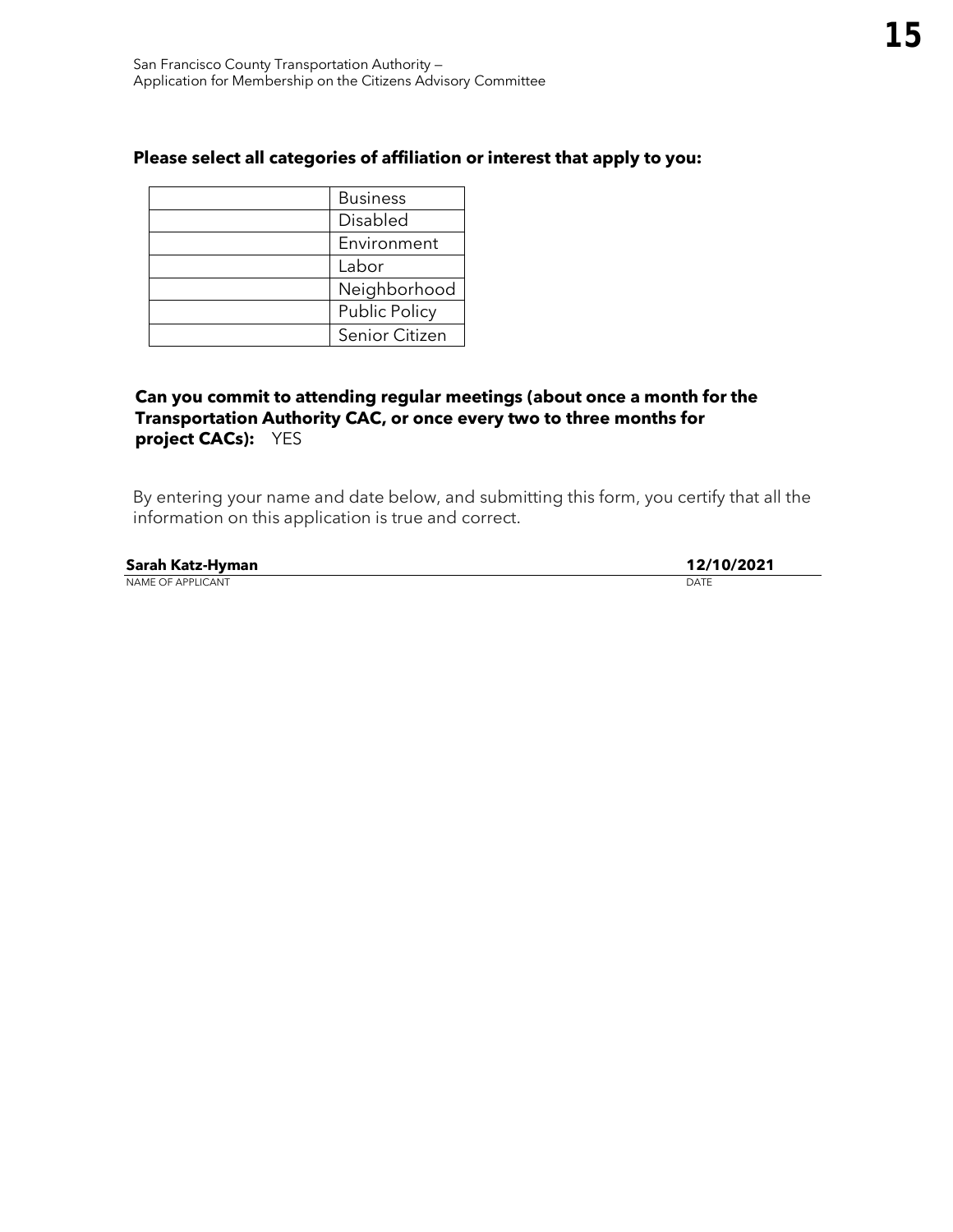

## **San Francisco County Transportation Authority Application for Membership on the Citizens Advisory Committee**

| Evan                               | <b>Oravec</b>             | <b>Male</b>              | N/A                  |
|------------------------------------|---------------------------|--------------------------|----------------------|
| <b>FIRST NAME</b>                  | <b>LAST NAME</b>          | <b>GENDER (OPTIONAL)</b> | ETHNICITY (OPTIONAL) |
| 5                                  | <b>Haight-Ashbury</b>     | redacted 1               | redacted ]           |
| HOME SUPERVISORIAL DISTRICT        | NEIGHBORHOOD OF RESIDENCE | HOME PHONE               | <b>HOME EMAIL</b>    |
| [ redacted ]                       | redacted 1                | redacted ]               | redacted ]           |
| STREET ADDRESS OF HOME             | <b>CITY</b>               | <b>STATE</b>             | ZIP                  |
| [ redacted ]                       | redacted 1                | redacted ]               | redacted ]           |
| <b>WORK SUPERVISORIAL DISTRICT</b> | NEIGHBORHOOD OF WORKPLACE | <b>WORK PHONE</b>        | <b>WORK EMAIL</b>    |
| [ redacted ]                       | redacted ]                | redacted ]               | redacted ]           |
| STREET ADDRESS OF WORKPLACE CITY   |                           | <b>STATE</b>             | ZIP                  |

**Statement of qualifications:**

I have first hand knowledge of the operations of both the County Transporation Authority (CTA) and the Municipal Transporation Agency (SFMTA), including how they interact to implement and fund projects around the city.

I currently serve as the Chair of the Tenderloin Traffic Safety Task Force, a coalition of Tenderloin community members, city wide advocates (Walk SF and Bike Coalition) and city staff (SFFD, SFMTA, HSOC, District 6 staff) that advance pedestrian safety projects in the Tenderloin. Under my leadership we have worked with the CTA and Supervisor Haney's office to use Prop K funds to lower the speed limit in the Tenderloin to 20mph. I further work closely with the SFMTA, having now worked on three Quick Build projects - Golden Gate, Leavenworth and Jones Street.

I also currently sit on the CTA's Congestion Pricing Policy Advisory Committee as the representative for the Central City SRO Collaborative. In that role I help elevate the concerns of SRO residents and manage outreach efforts in the Tenderloin (including two co-creation workshops with the CTA and its partners).

As the Head Shop Steward for the Tenderloin Housing Clinic's SEIU 1021 Bargaining Unit I'm also very aware of the labor implications of city money for its contractors and workers.

Finally, as a District 5 resident that walks and bikes around the district (and to work in D6) I will use my experience as a pedestrian in CAC discussions. I see this as a great opportunity to use the experience I've built through my work to begin to give back to the District in which I live.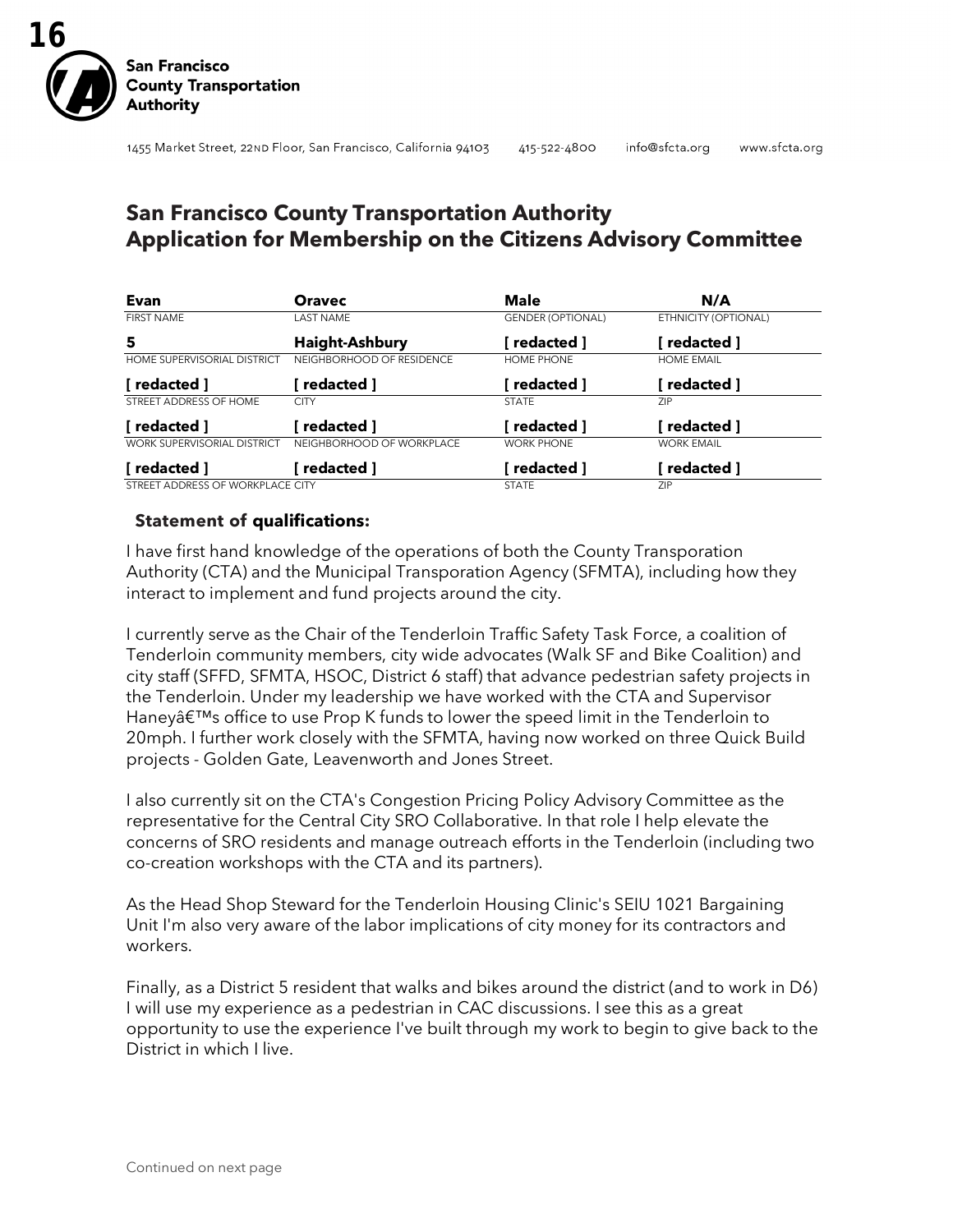## **Statement of objectives:**

To make sure the focus of CTA work is making San Francisco a safe, more accessible city focused on equitably targeting its resources. As District 5 representative I would seek to build on the recent projects brought by the pandemic (slow streets, for example) to continue to make D5 a safer, more pedestrian and bike friendly space.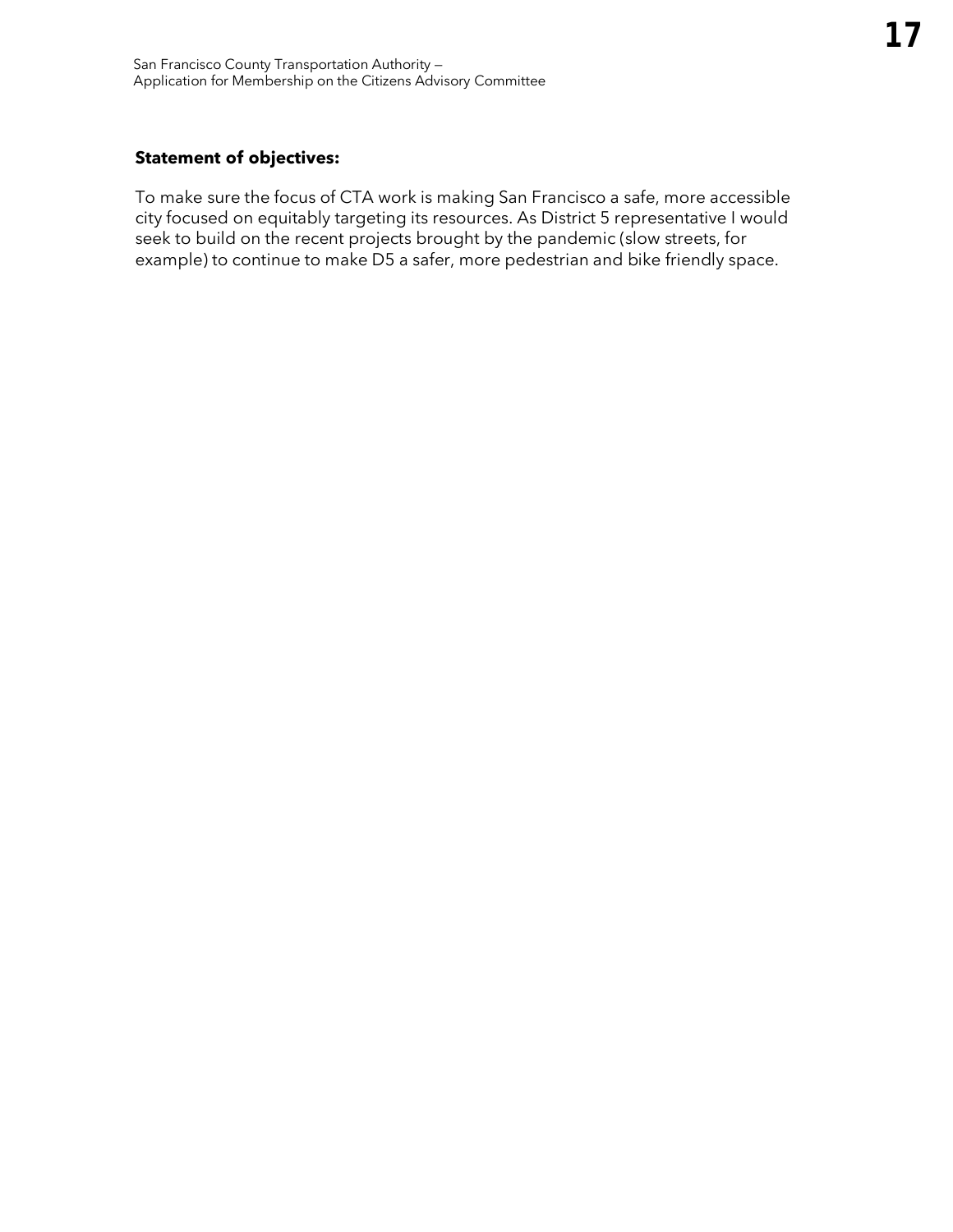| <b>Business</b>      |
|----------------------|
| Disabled             |
| Environment          |
| Labor                |
| Neighborhood         |
| <b>Public Policy</b> |
| Senior Citizen       |

## **Can you commit to attending regular meetings (about once a month for the Transportation Authority CAC, or once every two to three months for project CACs):** YES

| <b>Evan Oravec</b>       | 12/14/2021 |
|--------------------------|------------|
| <b>NAME OF APPLICANT</b> | DATE       |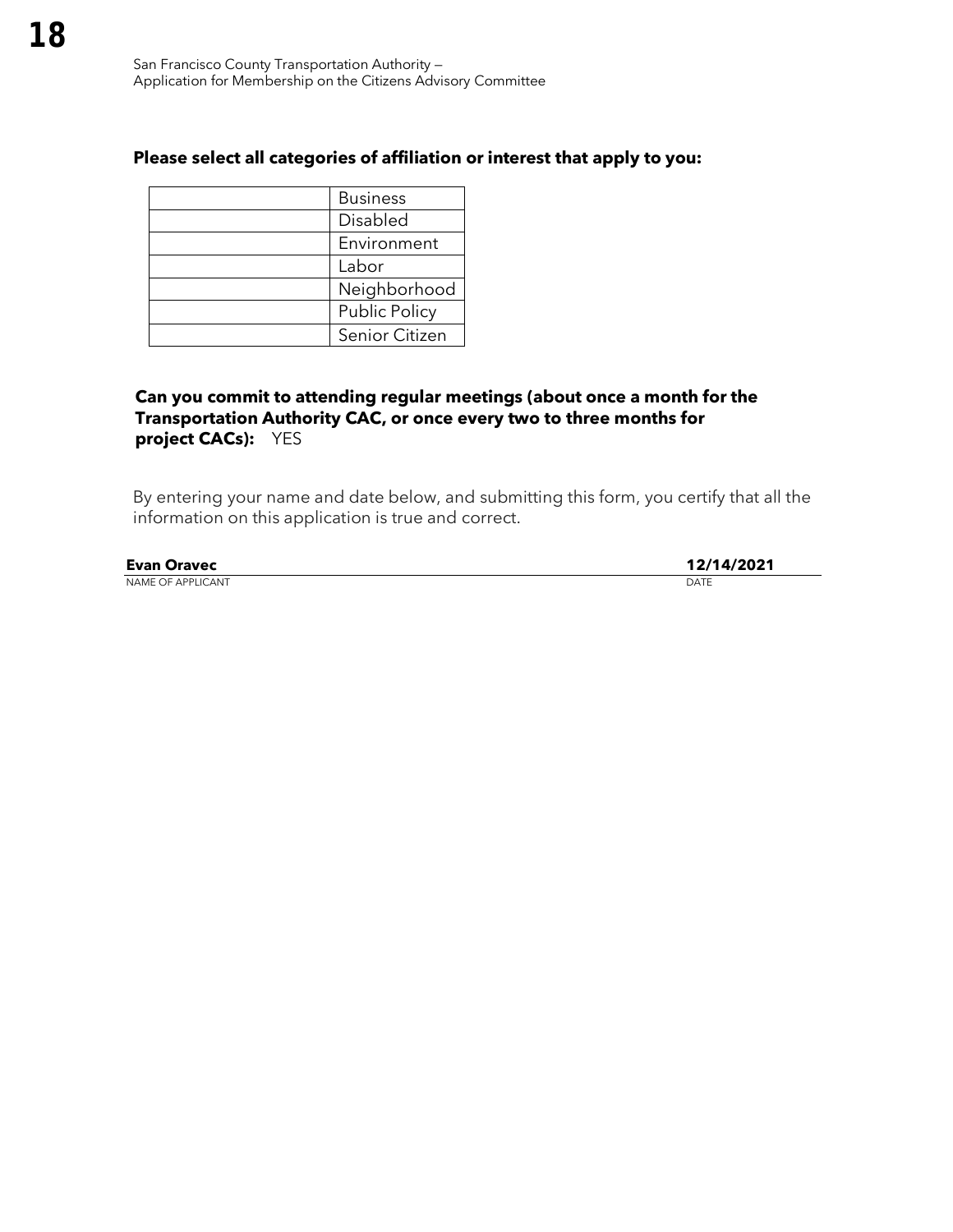

## **San Francisco County Transportation Authority Application for Membership on the Citizens Advisory Committee**

| Kevin                       | Ortiz                     | Male                     | <b>Hispanic or Latino</b> |  |
|-----------------------------|---------------------------|--------------------------|---------------------------|--|
| <b>FIRST NAME</b>           | <b>LAST NAME</b>          | <b>GENDER (OPTIONAL)</b> | ETHNICITY (OPTIONAL)      |  |
| 9                           | <b>Mission District</b>   | <b>REDACTED</b>          | <b>REDACTED</b>           |  |
| HOME SUPERVISORIAL DISTRICT | NEIGHBORHOOD OF RESIDENCE | <b>HOME PHONE</b>        | <b>HOME EMAIL</b>         |  |
| <b>REDACTED</b>             | San Francisco             | <b>CA</b>                | 94110                     |  |
| STREET ADDRESS OF HOME      | <b>CITY</b>               | <b>STATE</b>             | <b>ZIP</b>                |  |
| 9                           | <b>Mission District</b>   | <b>REDACTED</b>          | <b>REDACTED</b>           |  |
| WORK SUPERVISORIAL DISTRICT | NEIGHBORHOOD OF WORKPLACE | <b>WORK PHONE</b>        | <b>WORK EMAIL</b>         |  |
| <b>REDACTED</b>             | San Francisco             | CA                       | 94110                     |  |
| STREET ADDRESS OF WORKPLACE | <b>CITY</b>               | <b>STATE</b>             | <b>ZIP</b>                |  |

## **Statement of qualifications:**

Anti Gentrification Activist. San Francisco Native.

Technical Skills

Certified Salesforce Administrator 201. Experienced with Salesforce administrator tasks ( SFDC Data Structures, Custom Objects and Fields, Security and Access, Data Import and Export practices, Reports and Dashboards, Workflows and Automation)

- Seasoned sales professional with 3+ years of direct sales experience, both over the phone and face to face. Over 10 years of campaign experience with 9 campaigns that range from state to local candidates, independent expenditures and local propositions.

- Skilled using campaign tools such as PDI , VAN, to develop strong voter ID strategies and precinct targeting.

Professional Experience

Teen Programs Manager | Jamestown Community Center | San Francisco, CA 1/19 - Present Responsibilities include:

- Development and implementation of annual action plans identifying program activities and deadlines for deliverables; meets the goals and deadlines identified in the action plan.

- Manages and coordinates activities and deliverables of community action model prevention programming among teens.

- Manages system for tracking participant and program outcomes.

- Designs and facilitates trainings, workshops and meetings on topics that may include, but are not limited to, the following:

Leadership development; Building community among apprentices; Basic professionalism; Crucial competencies for youth work; Career opportunities; Healthy lifestyle; Financial capability, including budgeting for financial plans after high school; Navigation of the job process.

Sales Development and Operations|Frontdesk Anywhere| San Francisco, CA 12/17- 5/18

- Self developed metrics consisting of 50 calls per day, and 20 emails consisting of 70 activities minimum per day - Instilled sales processes based off experience as SDR, creating required fields and reducing unneeded properties to

create clean data for contacts and accounts/companies

- Created multiple web to lead workflows that allowed automation of leads to be allocated to proper AE depending on region/state/country (ex: APAC/EMEA/North America/LATAM) while having certain contact fields/properties auto generated with leads to save reps extra steps, reducing click time and improving efficiency throughout org. - Full Implementation of Dialpad as phone system for both Sales and Customer Support teams, developing call centers and auto routing of calls to appropriate departments

Loyalty Consultant | Five Stars | San Francisco, CA 10/16- 4/17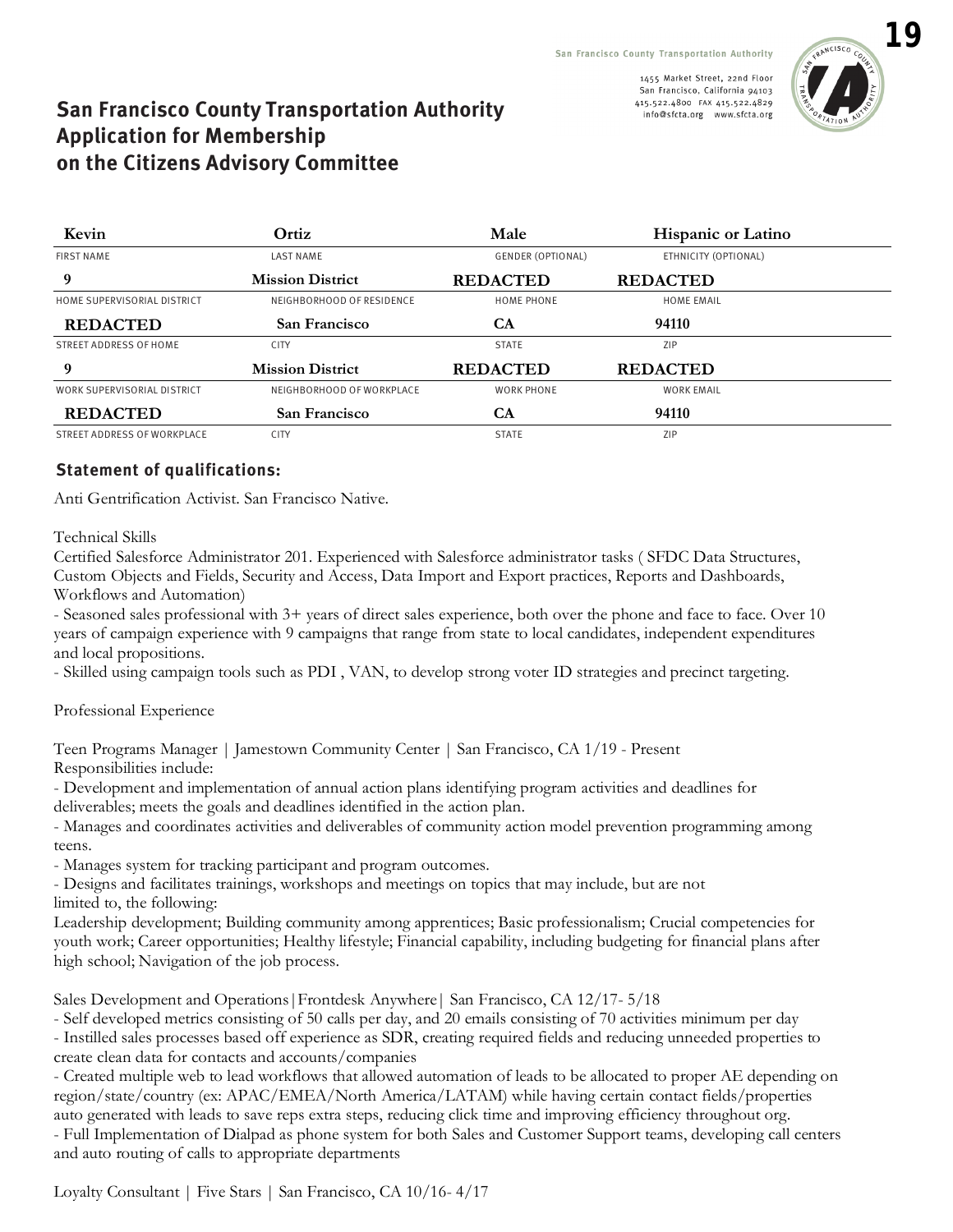- Implemented full sales cycle by prospecting outbound leads through cold calling, canvassing and leveraging the San Francisco market as territory and network to gather leads and generate business according to cadence (150 dials weekly, 75 businesses canvassed. 10 demos).

- Consult and advise SMB owners in person to understand pain points to build a customized solution to fit their needs specific to each business.

Education

CareerForce| Salesforce Incubator | San Francisco, CA 6/18 - 12-18 - CompletedSFDC admin 201 bootcamp, Current Certified Salesforce Admin 201 certification alongside instructors from Academic Alliance of SFDC and Trailhead.

Mission Techies Internship | Mission Economic Development Agency | San Francisco, CA - 3 month sector training program in hardware, software, tech support, networking, SFDC training, and coding fundamentals (HTML/CSS and Javascript)

## **Statement of objectives:**

My objectives with the CTA are simple. Upholding Vision Zero and Transit First with an Equity and Social Justice lens at the forefront of all transit planning. I plan on making sure transit is equitably distributed within San Francisco and runs for ALL of San Franciscans, not just the most affluent, especially in communities of concern.

## **Please select all categories of affiliation or interest that apply to you:**

|                | <b>Business</b> |
|----------------|-----------------|
|                | Disabled        |
|                | Environment     |
|                | Labor           |
| $\overline{X}$ | Neighborhood    |
| $\overline{X}$ | Public Policy   |
|                | Senior Citizen  |

#### **Can you commit to attending regular meetings (about once a month for the Transportation Authority CAC, or once every two to three months for project CACs):**  Yes

By entering your name and date below, and submitting this form, you certify that all the information on this application is true and correct.

Kevin Ortiz  $10/22/2019$ NAME OF APPLICANT **DATE**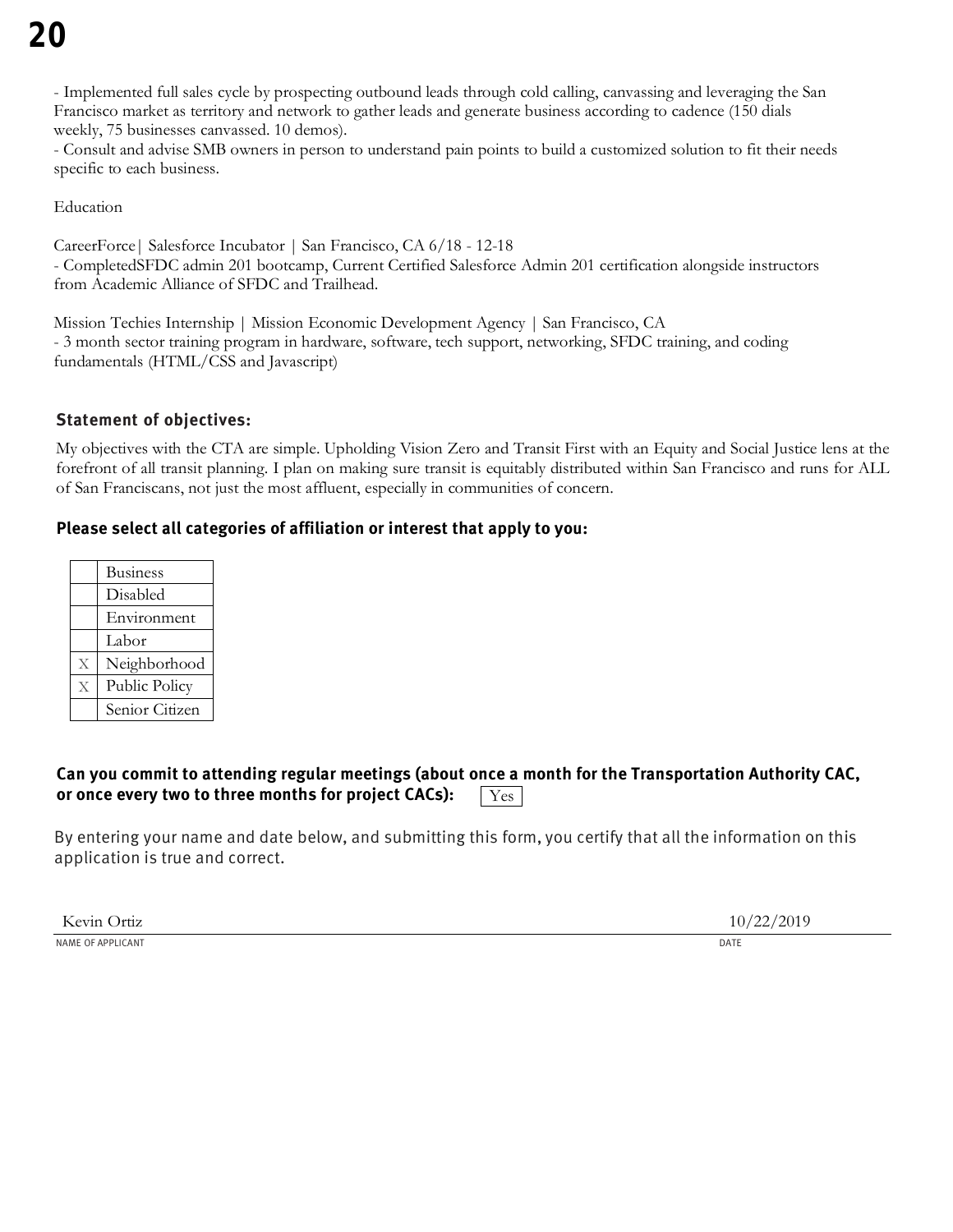info@sfcta.org

### www.sfcta.org

## San Francisco County Transportation Authority Application for Membership on the Community Advisory Committee

| <b>Eric</b>                        | Rozell                    | <b>Male</b>              | Caucasian, European  |
|------------------------------------|---------------------------|--------------------------|----------------------|
| <b>FIRST NAME</b>                  | <b>LAST NAME</b>          | <b>GENDER (OPTIONAL)</b> | ETHNICITY (OPTIONAL) |
| 6                                  | Tenderloin                | i redacted 1             | redacted ]           |
| HOME SUPERVISORIAL DISTRICT        | NEIGHBORHOOD OF RESIDENCE | HOME PHONE               | <b>HOME EMAIL</b>    |
| [ redacted ]                       | redacted ]                | [ redacted ]             | redacted ]           |
| STREET ADDRESS OF HOME             | <b>CITY</b>               | <b>STATE</b>             | <b>ZIP</b>           |
| [ redacted ]                       | redacted 1                | redacted 1               | redacted ]           |
| <b>WORK SUPERVISORIAL DISTRICT</b> | NEIGHBORHOOD OF WORKPLACE | <b>WORK PHONE</b>        | <b>WORK EMAIL</b>    |
| redacted ]                         | redacted ]                | redacted ]               | redacted ]           |
| STREET ADDRESS OF WORKPLACE CITY   |                           | <b>STATE</b>             | <b>ZIP</b>           |

## **Statement of qualifications:**

My personal and professional experiences qualify me for the Community Advisory Committee District 6 position. Leading the pedestrian and traffic safety program at the Tenderloin Community Benefit District and being a Vice Chair at the Tenderloin Traffic Safety Task Force has given me professional coalition building, budgeting, outreach, community planning and organizing experience, as well as knowledge of pedestrian and traffic safety issues and projects in San Francisco. In these roles I have assisted and helped in the planning, implementation, and outreach for 20MPH, No Turn On Red, and Quick-Build projects in the Tenderloin. Moreover, serving as District 6 representative for the Expenditure Plan Advisory Committee I have been part of the process in helping the Transportation Authority prioritize sales tax dollars to improve transportation across the city and communicate committee efforts. Also, I have participated in several Congestion Pricing Study workshops and discussions to give input into the creation of a congestion pricing policy; and assisted with community outreach about the study.

Additionally, I have assisted with pedestrian crossings and outreach for Pedestrian Scrambles and the COVID-19 social distancing changes for Jones/Turk Streets, Play Streets, and Shared Spaces. While helping with the planning and implementation of the Tenderloin Action Plan for COVID-19 I collaborated and coordinated work efforts with the Healthy Streets Operations Center and most Tenderloin Community Based Organizations.

I feel confident my personal and professional experiences and skills in budgeting, planning, conducting outreach, and implementing pedestrian and traffic safety changes will enable me to be an excellent advisory committee member.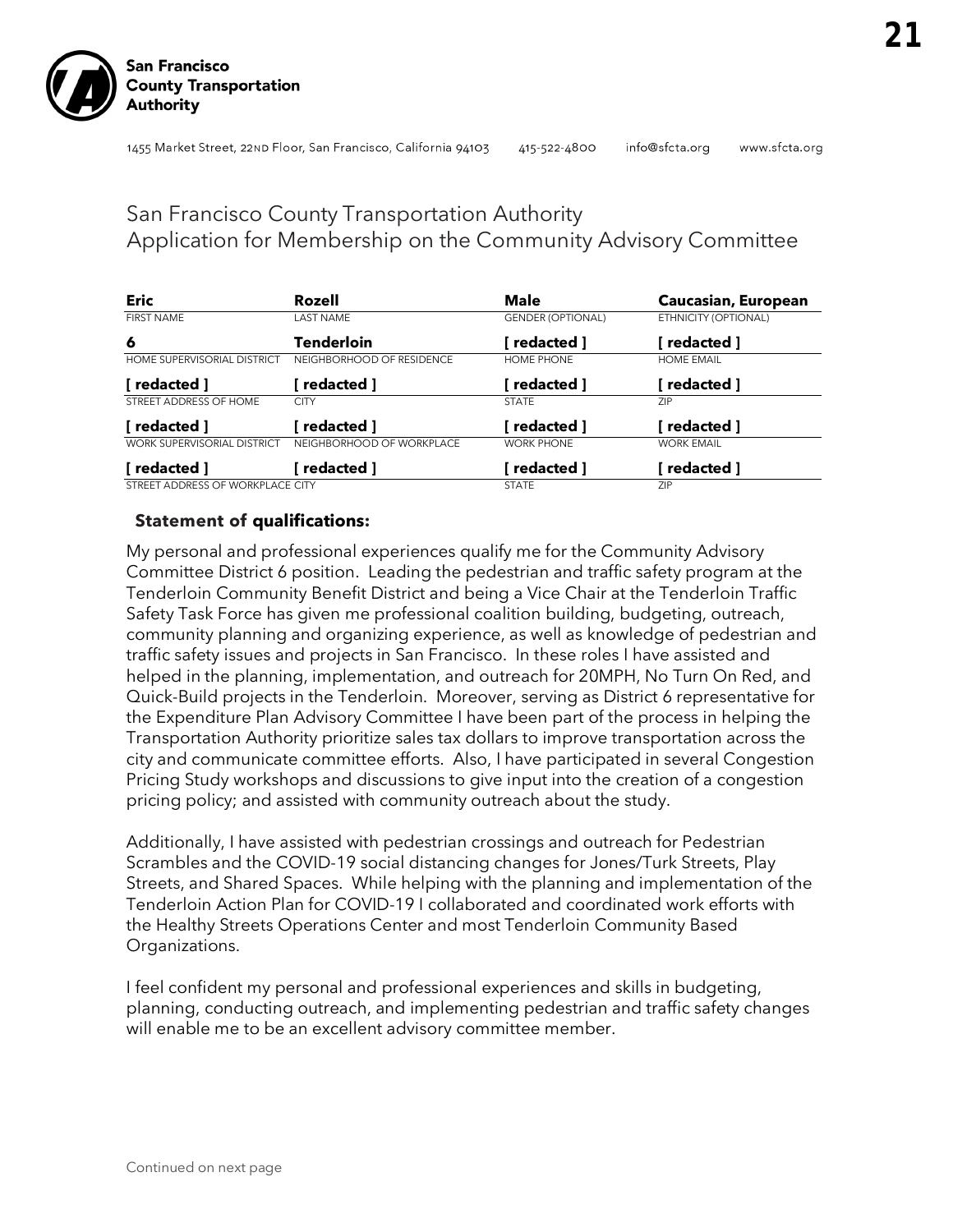## **Statement of objectives:**

My primary objective is to provide the Transportation Authority with community driven feedback on transportation projects and communicate these projects to District 6 residents, businesses, community based organizations, and visitors. Additionally, my objective is to continue strengthening capacity building with neighbors, seniors, people with disabilities, businesses, nonprofits, labor, racial and gender diverse groups and environmentalists in order to improve citywide transportation.

Having lived and worked in District 6 for over 25 years I know it is a diverse place that includes the Tenderloin, SOMA, Yerba Buena, The East Cut, South Beach, Mission Bay, and Treasure Island; and my goal is to help reflect the diversity of the district. Therefore, my objective is to help ensure CTA funding priorities are reflective of the diverse community of District 6 and communications are shared throughout the district.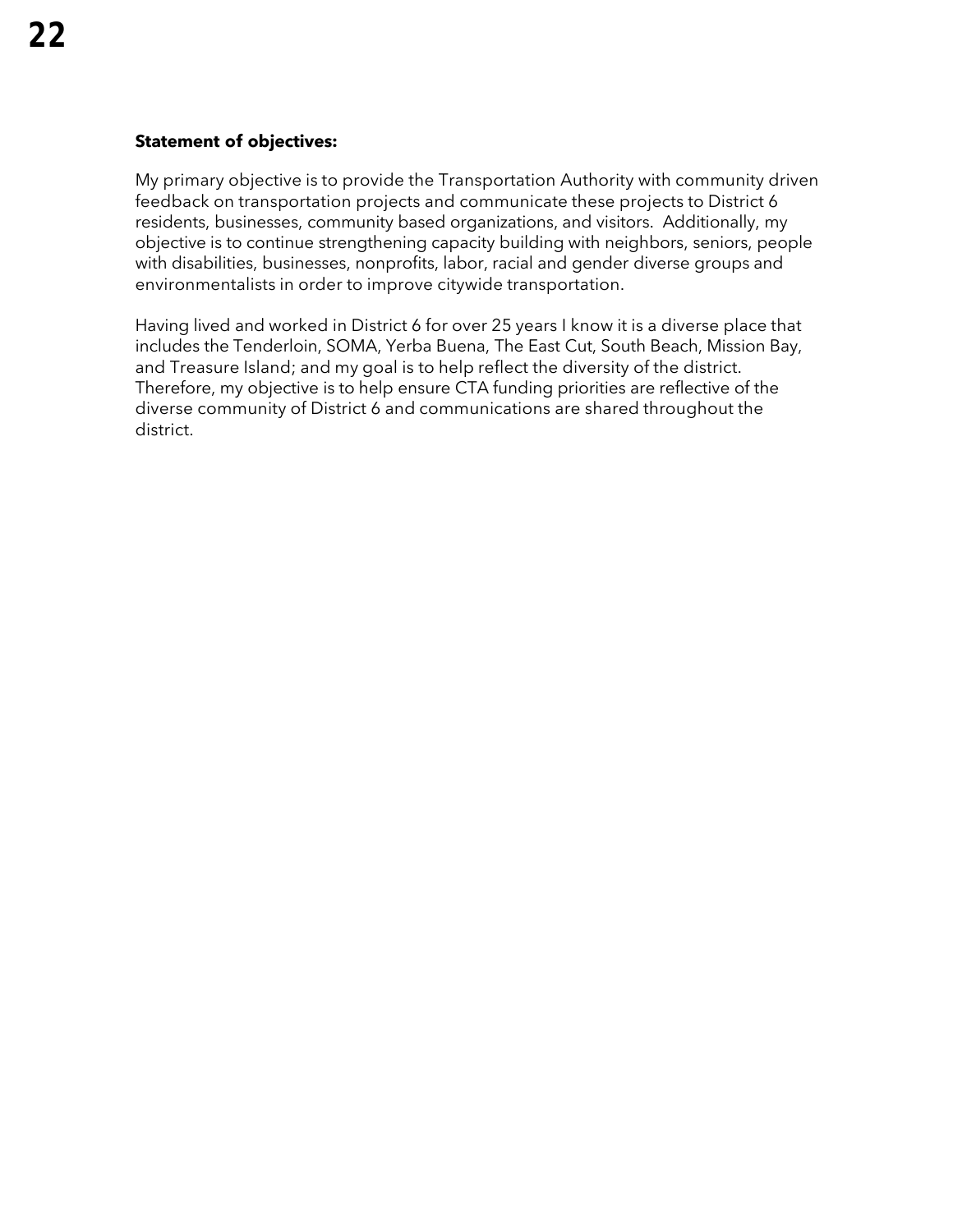|   | <b>Business</b>      |  |
|---|----------------------|--|
| X | Disabled             |  |
|   | Environment          |  |
|   | Labor                |  |
| X | Neighborhood         |  |
|   | <b>Public Policy</b> |  |
|   | Senior Citizen       |  |

## **Can you commit to attending regular meetings (about once a month for the Transportation Authority CAC, or once every two to three months for project CACs):** YES

| <b>Eric D. Rozell</b> | 12/1/2021 |
|-----------------------|-----------|
| NAME OF APPLICANT     | DATE      |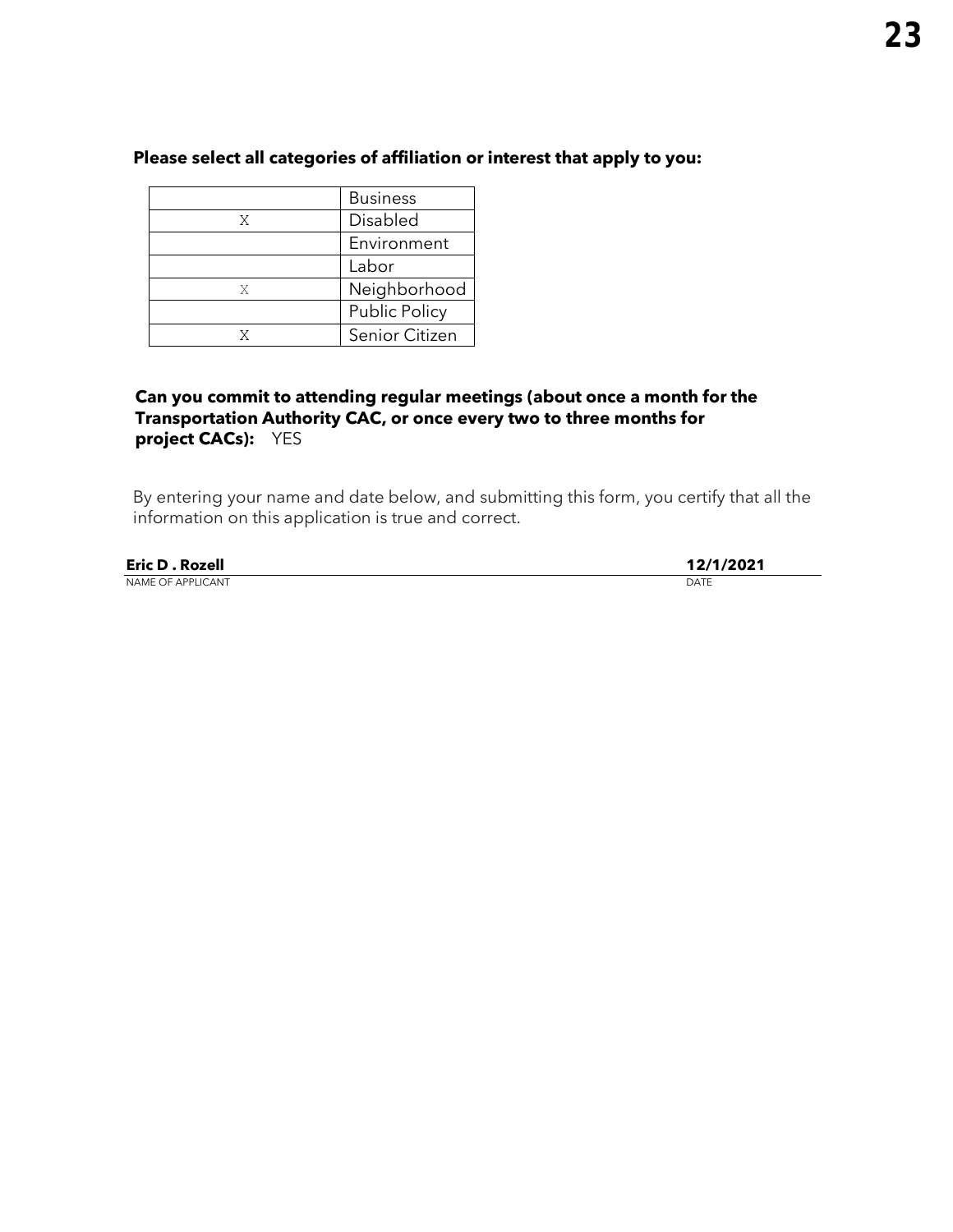

## San Francisco County Transportation Authority Application for Membership on the Community Advisory Committee

| Peter                       | Sengh                     | <b>Male</b>              | <b>East Asian</b>    |  |
|-----------------------------|---------------------------|--------------------------|----------------------|--|
| <b>FIRST NAME</b>           | <b>LAST NAME</b>          | <b>GENDER (OPTIONAL)</b> | ETHNICITY (OPTIONAL) |  |
| 6                           | East Cut                  | [REDACTED]               |                      |  |
| HOME SUPERVISORIAL DISTRICT | NEIGHBORHOOD OF RESIDENCE | <b>HOME PHONE</b>        | <b>HOME EMAIL</b>    |  |
| [REDACTED]                  | <b>San Francisco</b>      | California               | 94105                |  |
| STREET ADDRESS OF HOME      | <b>CITY</b>               | <b>STATE</b>             | ZIP                  |  |
| WORK SUPERVISORIAL DISTRICT | NEIGHBORHOOD OF WORKPLACE | <b>WORK PHONE</b>        | <b>WORK EMAIL</b>    |  |
| STREET ADDRESS OF WORKPLACE | <b>CITY</b>               | <b>STATE</b>             | ZIP                  |  |

## Statement of qualifications:

I have been living in this building since 2017 . Before moving to Dist 6 I was resident of Dist 2 for 20 years. Been very active in our neighborhood and seen some changes. But some of our streets, transportation need a proper discussions. SF is very unique City and to me changes being implemented by studying other cities or countries are wasteful of our resources. Specially dist 6 is the gateway of traffic from Baybridge & city ! Nothing is being done to have free flow of traffic in & out of city.

### Statement of objectives:

Traffic flow pattern. Enforcement of parking, traffic signals Budgeting proper projects

### Please select all categories of affiliation or interest that apply to you:

|   | <b>Business</b> |
|---|-----------------|
|   | Disabled        |
| X | Environment     |
|   | Labor           |
| X | Neighborhood    |
| X | Public Policy   |
|   | Senior Citizen  |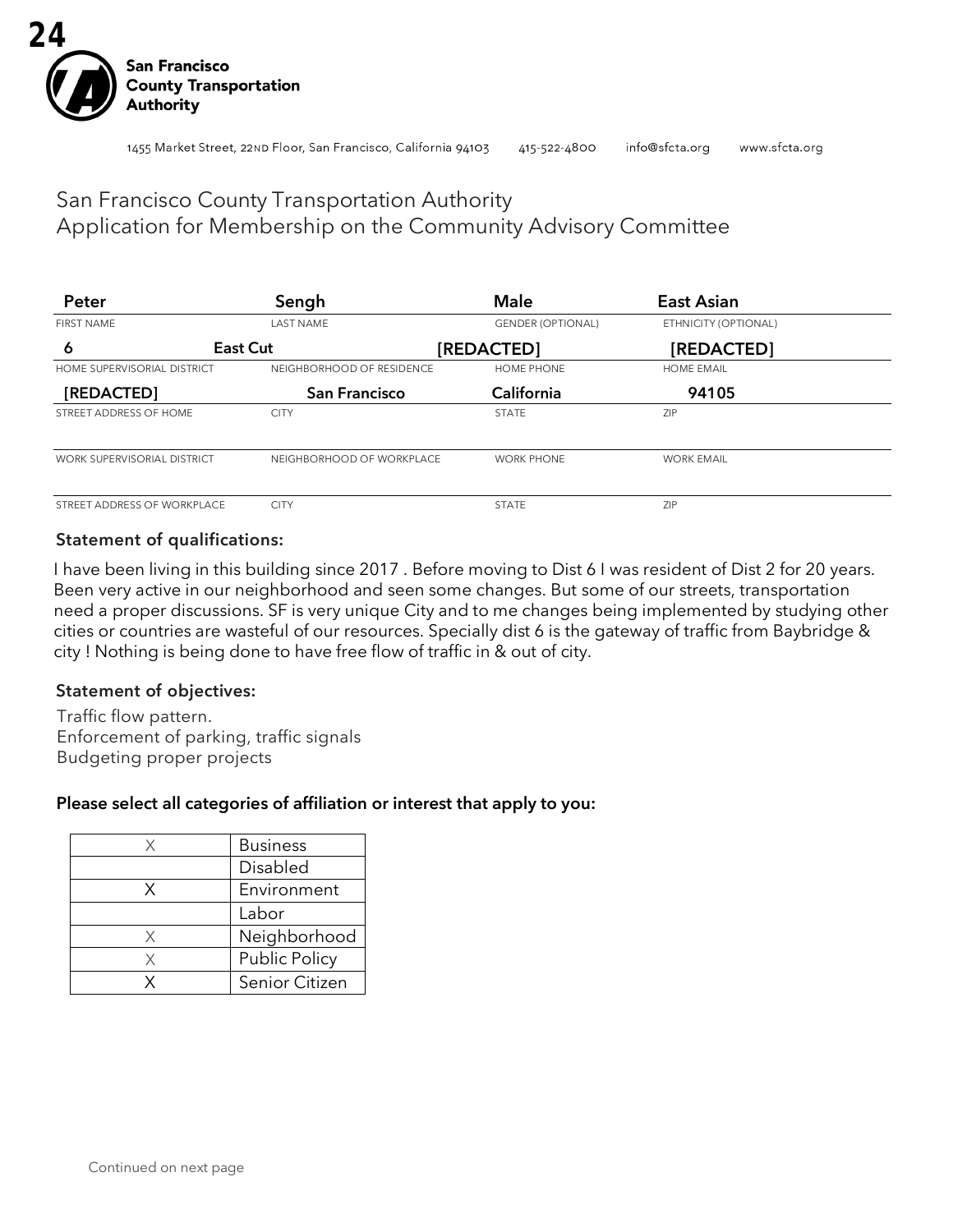## an you commit to attending regular meetings (about once a month for the Transportation Authority CAC, or once every two to three months for project CACs): YES

| $\sim$ $\sim$ $\sim$ $\sim$<br>$ -$<br>ווםר | $\sim$<br>the contract of the contract of the contract of |
|---------------------------------------------|-----------------------------------------------------------|
| NAME OF APPLICANT                           | <b>DATE</b>                                               |
|                                             |                                                           |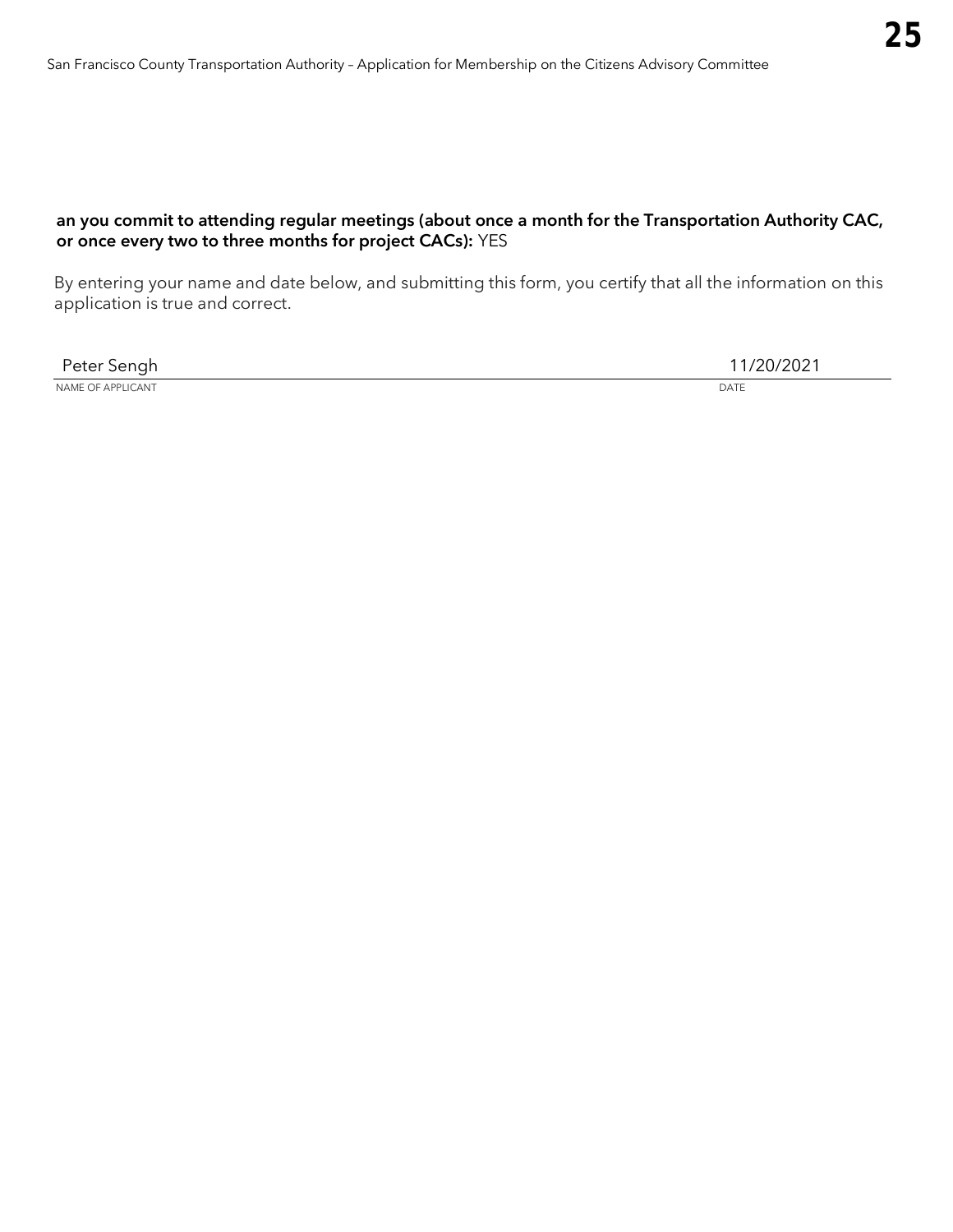

## **San Francisco County Transportation Authority Application for Membership on the Citizens Advisory Committee**

| Glen                               | <b>Smith</b>              | <b>Male</b>              | Caucasian, European, |
|------------------------------------|---------------------------|--------------------------|----------------------|
| <b>FIRST NAME</b>                  | <b>LAST NAME</b>          | <b>GENDER (OPTIONAL)</b> | ETHNICITY (OPTIONAL) |
| 5                                  | <b>Upper Noe Valley</b>   | redacted ]               | redacted ]           |
| HOME SUPERVISORIAL DISTRICT        | NEIGHBORHOOD OF RESIDENCE | HOME PHONE               | <b>HOME EMAIL</b>    |
| [ redacted ]                       | redacted 1                | redacted 1               | redacted ]           |
| STREET ADDRESS OF HOME             | <b>CITY</b>               | <b>STATE</b>             | <b>ZIP</b>           |
| [ redacted ]                       | redacted 1                | redacted 1               | redacted ]           |
| <b>WORK SUPERVISORIAL DISTRICT</b> | NEIGHBORHOOD OF WORKPLACE | <b>WORK PHONE</b>        | <b>WORK EMAIL</b>    |
| 「redacted 1                        | redacted 1                | redacted 1               | redacted ]           |
| STREET ADDRESS OF WORKPLACE CITY   |                           | <b>STATE</b>             | ZIP.                 |

### **Statement of qualifications:**

Results driven executive with thirty years of progressive management and consulting experience in operations and large program management throughout North America, Middle East, and Southeast Asia. Experienced building, motivating, and leading welldisciplined teams delivering EOI, RFP, and CM services as the owner representative; as well as, bidding and executing under EPC, EPCM, and CM delivery models for multiyear projects ranging up to \$700M.

A keen eye for assessing issues and developing practical solutions which drives my success as a leader and counselor to management. Highly proficient in analyzing operations and markets to formulate a strategic vision, obtain stakeholder buy-in, then implementing the plan to meet business objectives.

Eighteen years of boots on the ground experience learning how to successfully sell and execute environmental and engineering consulting services to states, cities, counties, municipalities, utilities, developers, and private industries in California and the western US. Learned that listening to your clients is the key to successful business development and repeat business. Extensive experience managing teams delivering complex environmental and civil construction programs involving: scoping, costing, risk evaluation, contract negotiation, feasibility studies, permitting, facility demolition, construction, and closeout.

Twelve years of direct P&L responsibility managing turn-around opportunities and building organizations. A thorough understanding of all aspects of the operations from business development - sales cycles - capabilities of the teams of engineers and scientist delivering the work - to the clientâ€<sup>™</sup>s business needs. This level of competence allows me to work with the teams to identify opportunities and develop/implement strategies to improve performance and margins.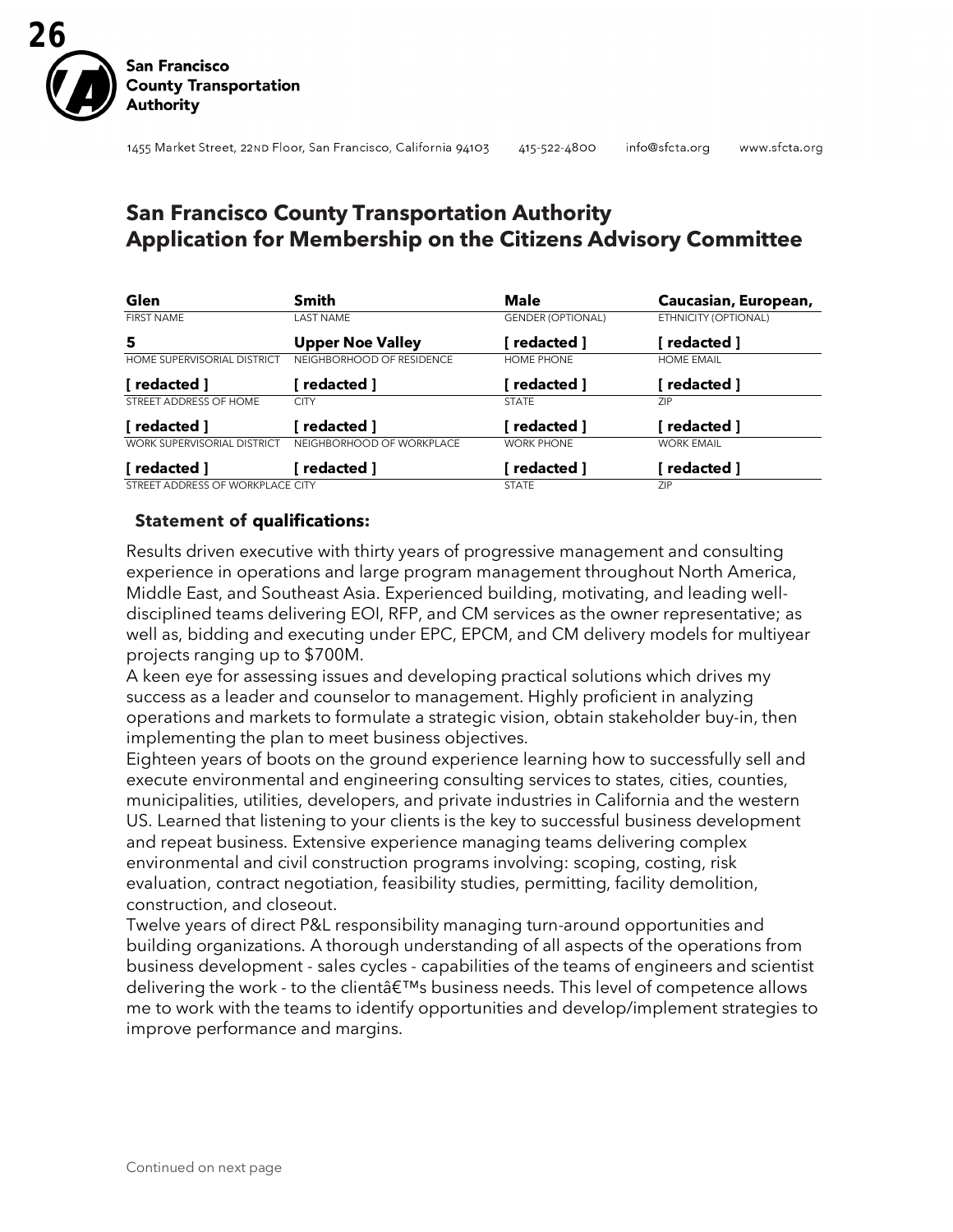## **Statement of objectives:**

Provide practical feedback on transportation projects, focusing on long term sustainable solutions to transportation challenges in San Francisco.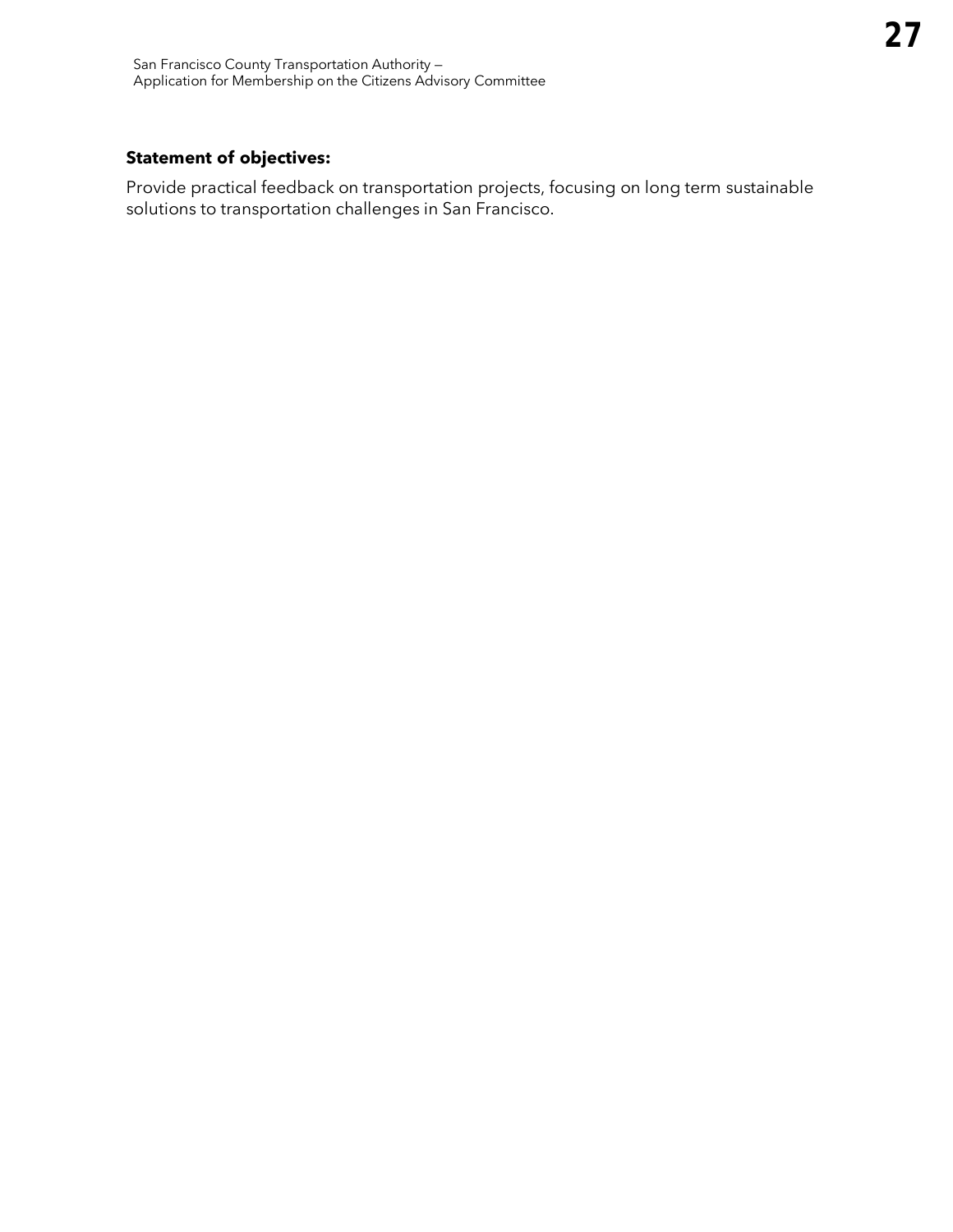| <b>Business</b>      |  |
|----------------------|--|
| Disabled             |  |
| Environment          |  |
| Labor                |  |
| Neighborhood         |  |
| <b>Public Policy</b> |  |
| Senior Citizen       |  |

## **Can you commit to attending regular meetings (about once a month for the Transportation Authority CAC, or once every two to three months for project CACs):** YES

| <b>Glen Smith</b>        | 12/5/2021 |
|--------------------------|-----------|
| <b>NAME OF APPLICANT</b> | DATE      |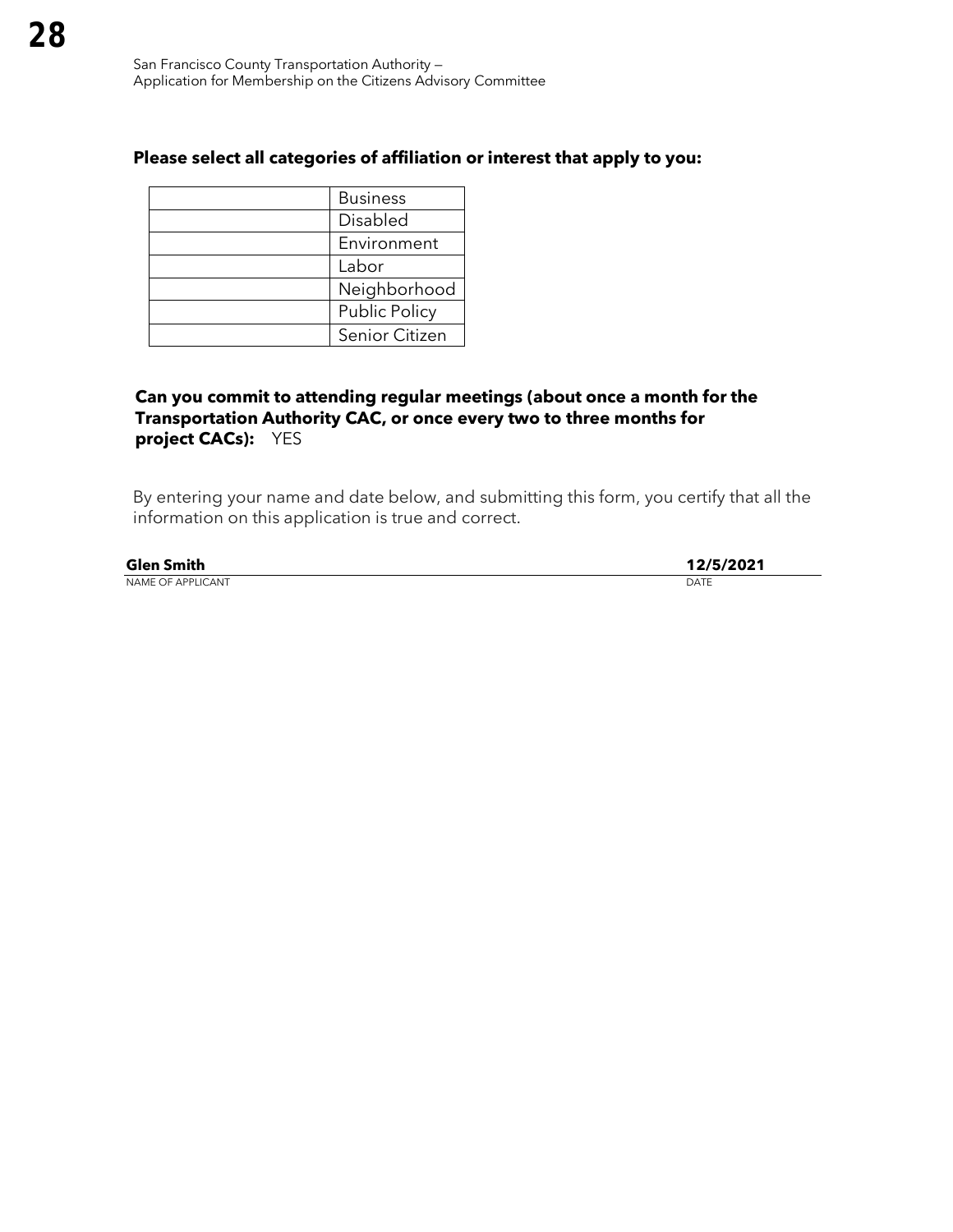info@sfcta.org www.sfcta.org

# San Francisco County Transportation Authority Application for Membership on the Community Advisory Committee

| Ronaldo                            | Smith                     |                          | Caucasian, European  |
|------------------------------------|---------------------------|--------------------------|----------------------|
| <b>FIRST NAME</b>                  | <b>LAST NAME</b>          | <b>GENDER (OPTIONAL)</b> | ETHNICITY (OPTIONAL) |
| 6                                  | <b>SOMA</b>               | redacted 1               | redacted 1           |
| HOME SUPERVISORIAL DISTRICT        | NEIGHBORHOOD OF RESIDENCE | HOME PHONE               | <b>HOME EMAIL</b>    |
| [ redacted ]                       | redacted ]                | redacted 1               | redacted ]           |
| STREET ADDRESS OF HOME             | <b>CITY</b>               | <b>STATE</b>             | <b>ZIP</b>           |
| [ redacted ]                       | redacted 1                | redacted ]               | redacted 1           |
| <b>WORK SUPERVISORIAL DISTRICT</b> | NEIGHBORHOOD OF WORKPLACE | <b>WORK PHONE</b>        | <b>WORK EMAIL</b>    |
| redacted 1                         | redacted ]                | redacted 1               | redacted ]           |
| STREET ADDRESS OF WORKPLACE CITY   |                           | <b>STATE</b>             | <b>ZIP</b>           |

## **Statement of qualifications:**

While I do not believe that I have much relevant qualifications I have worked as an intern for the San Francisco International Airport, am a daily commuter on Muni, and am passionate about public transportation.

## **Statement of objectives:**

My goals with transportation in San Francisco would be to mitigate congestion in the downtown area and creating safer streets by slowing down how fast vehicles travel both legally and illegally by making streets seem less appealing to speed down.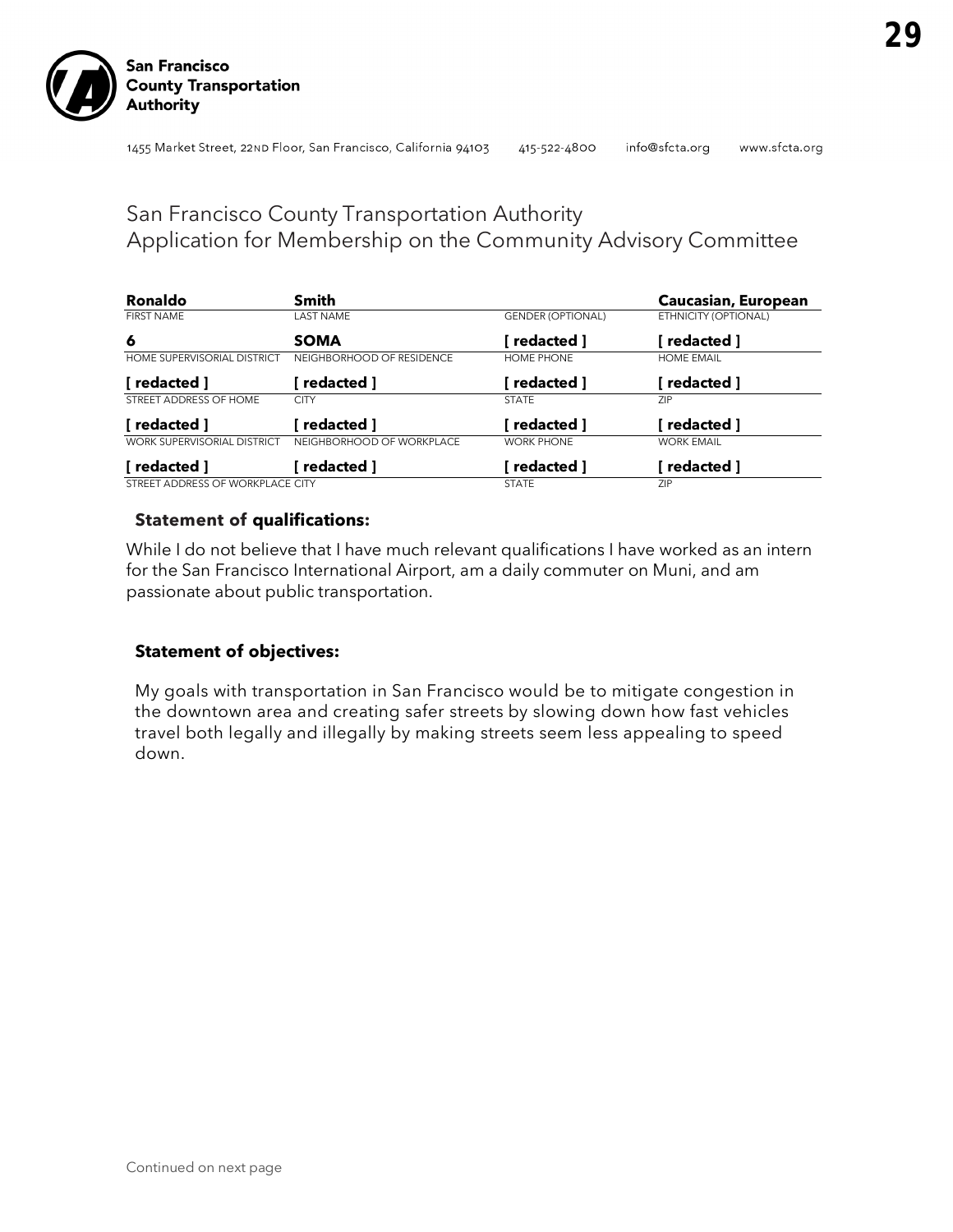|   | <b>Business</b>      |  |
|---|----------------------|--|
|   | Disabled             |  |
| X | Environment          |  |
|   | Labor                |  |
| X | Neighborhood         |  |
|   | <b>Public Policy</b> |  |
|   | Senior Citizen       |  |

## **Can you commit to attending regular meetings (about once a month for the Transportation Authority CAC, or once every two to three months for project CACs):** YES

| <b>Ronaldo Smith</b>     | 12/1/2021 |
|--------------------------|-----------|
| <b>NAME OF APPLICANT</b> | DATE      |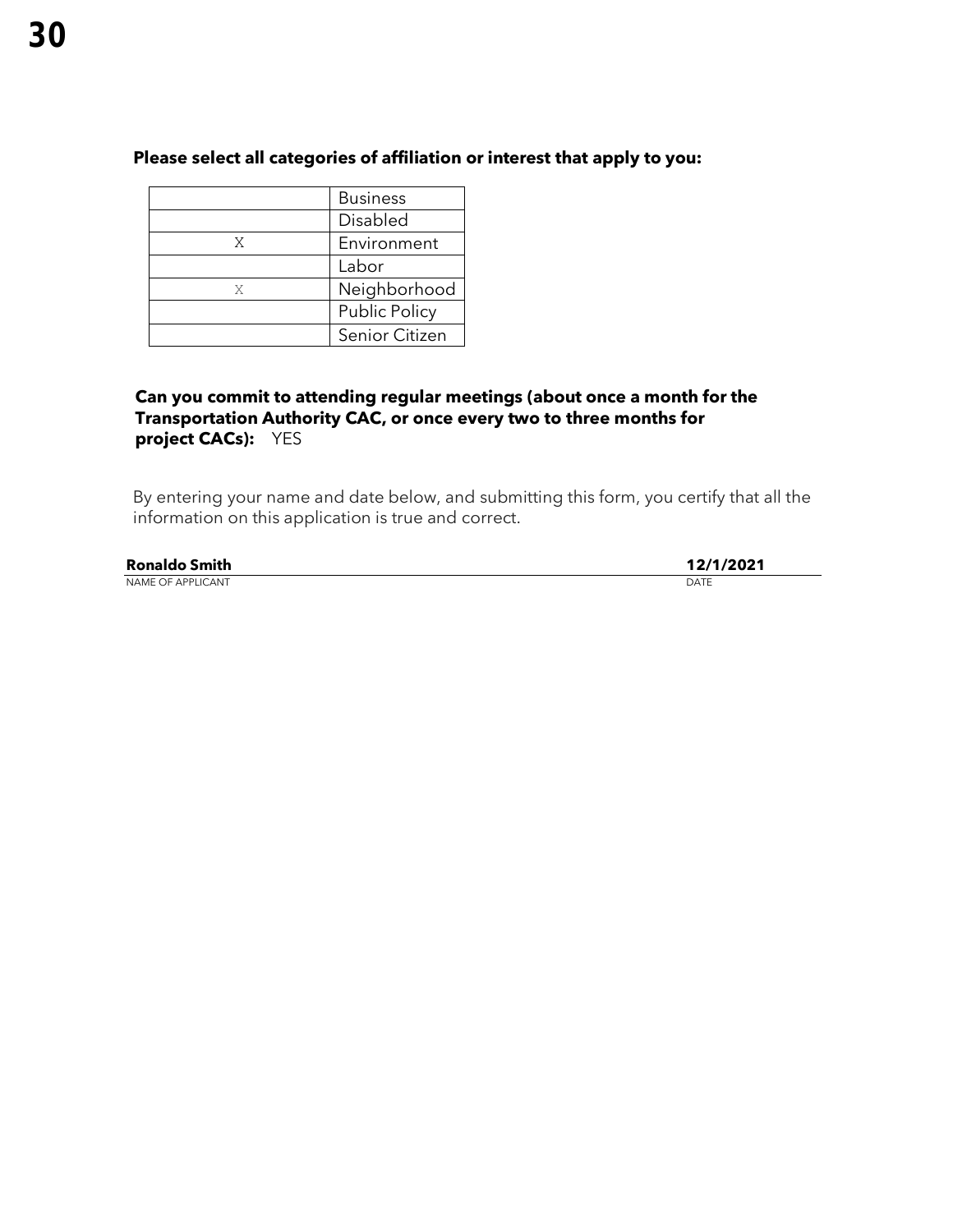

www.sfcta.org

#### 1455 Market Street, 22ND Floor, San Francisco, California 94103 415-522-4800 info@sfcta.org

## San Francisco County Transportation Authority Application for Membership on the Community Advisory Committee

| Prodan                             | <b>Statev</b>             |                          | Caucasian, European, or<br>White |
|------------------------------------|---------------------------|--------------------------|----------------------------------|
| <b>FIRST NAME</b>                  | <b>LAST NAME</b>          | <b>GENDER (OPTIONAL)</b> | ETHNICITY (OPTIONAL)             |
| 6                                  | East Cut                  | [REDACTED]               | [REDACTED]                       |
| <b>HOME SUPERVISORIAL DISTRICT</b> | NEIGHBORHOOD OF RESIDENCE | <b>HOME PHONE</b>        | <b>HOME EMAIL</b>                |
| [REDACTED]                         | <b>San Francisco</b>      | California               | 94105                            |
| STREET ADDRESS OF HOME             | <b>CITY</b>               | <b>STATE</b>             | ZIP                              |
| WORK SUPERVISORIAL DISTRICT        | NEIGHBORHOOD OF WORKPLACE | <b>WORK PHONE</b>        | <b>WORK EMAIL</b>                |
| STREET ADDRESS OF WORKPLACE        | <b>CITY</b>               | <b>STATE</b>             | ZIP                              |

### Statement of qualifications:

I work as a Program Director at a tech company. I spend way too much time reading transit and housing policy papers.

### Statement of objectives:

Work to make District 6 a friendlier and more livable place by making it easy to the things that make a city better. specifically, I'm going to work to increase housing stock, make opening and running a business faster and easier and increase quality of life spending.

### Please select all categories of affiliation or interest that apply to you:

|   | <b>Business</b> |
|---|-----------------|
|   | Disabled        |
|   | Environment     |
| X | Labor           |
| X | Neighborhood    |
| Χ | Public Policy   |
|   | Senior Citizen  |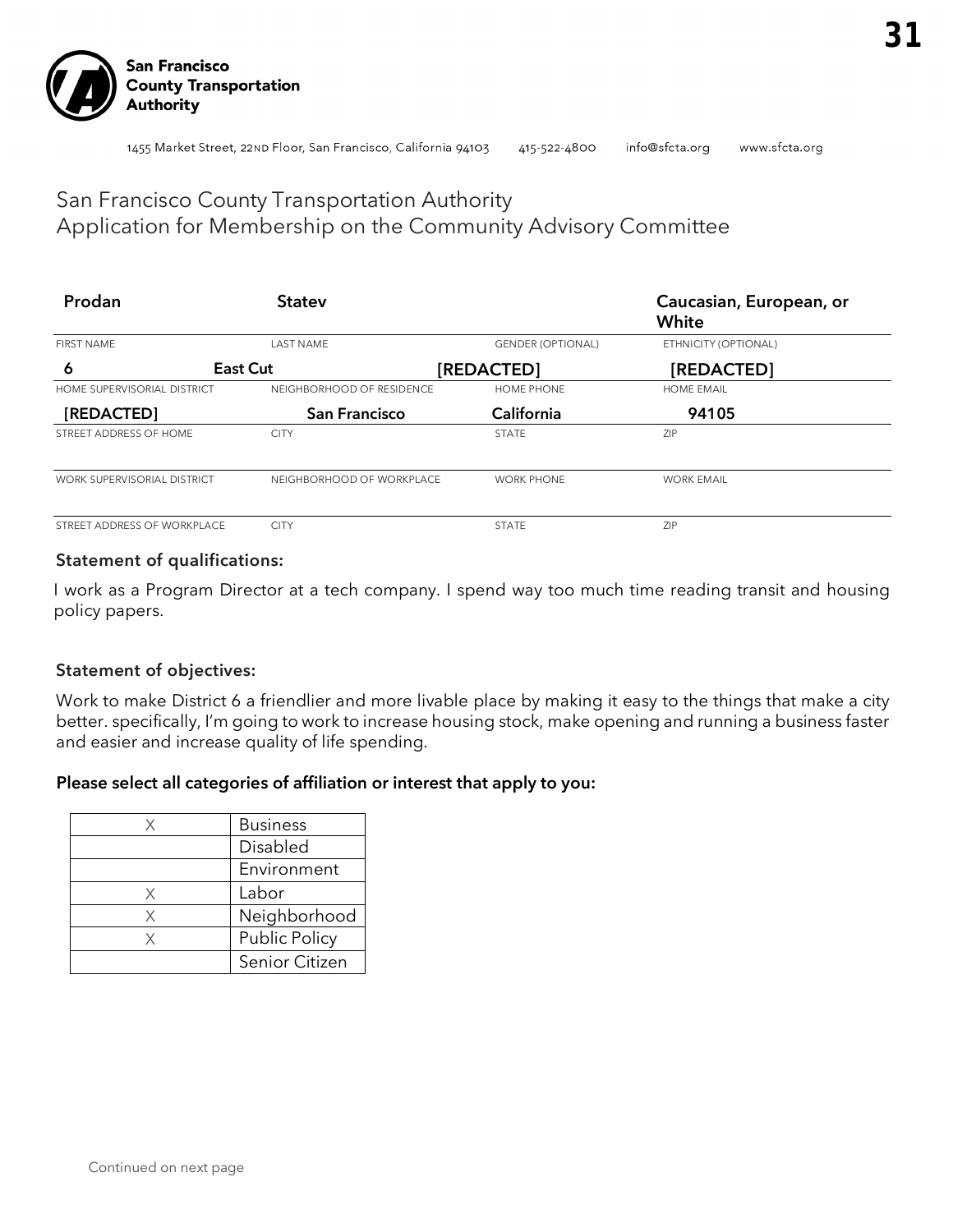## an you commit to attending regular meetings (about once a month for the Transportation Authority CAC, or once every two to three months for project CACs): YES

By entering your name and date below, and submitting this form, you certify that all the information on this application is true and correct.

Prodan State 10/19/2021

NAME OF APPLICANT DATE CONTROL CONTROL CONTROL CONTROL CONTROL CONTROL CONTROL CONTROL CONTROL CONTROL CONTROL CONTROL CONTROL CONTROL CONTROL CONTROL CONTROL CONTROL CONTROL CONTROL CONTROL CONTROL CONTROL CONTROL CONTROL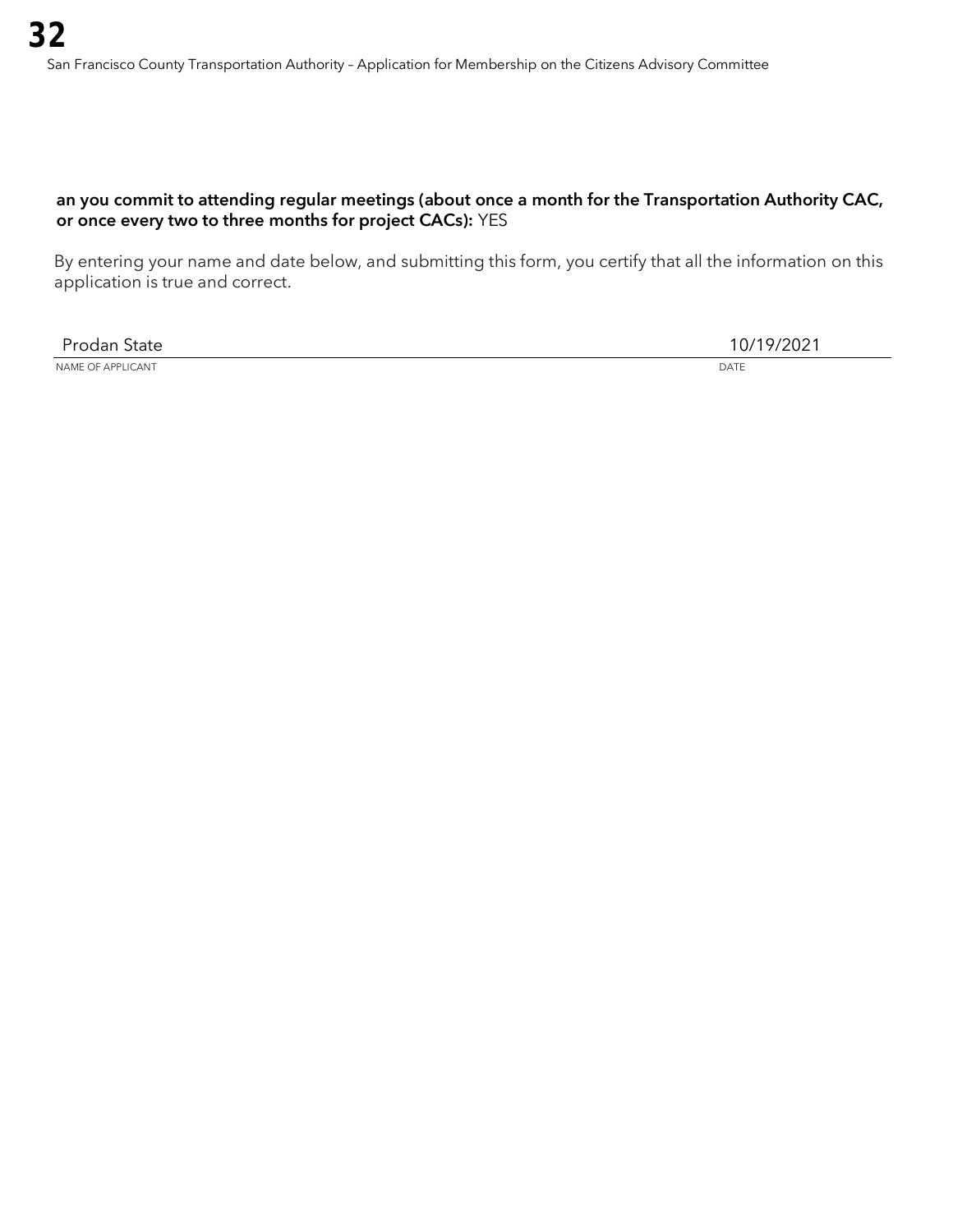| Home Address Confidential   X |  |
|-------------------------------|--|
| Home Phone Confidential       |  |
| Home Email Confidential       |  |
|                               |  |

1455 Market Street, 22ND Floor, San Francisco, California 94103 415-522-4800 info@sfcta.org www.sfcta.org

## San Francisco County Transportation Authority Application for Membership on the Citizens Advisory Committee

| Tony                                         | Wessling                        | <b>Male</b>              | Caucasian            |  |
|----------------------------------------------|---------------------------------|--------------------------|----------------------|--|
| <b>FIRST NAME</b>                            | <b>LAST NAME</b>                | <b>GENDER (OPTIONAL)</b> | ETHNICITY (OPTIONAL) |  |
| <b>HOME SUPERVISORIAL</b>                    | <b>North Beach/Russian Hill</b> | <b>REDACTED</b>          | <b>REDACTED</b>      |  |
| <b>DISTRICT</b>                              | NEIGHBORHOOD OF RESIDENCE       | <b>HOME PHONE</b>        | <b>HOME EMAIL</b>    |  |
| <b>REDACTED</b>                              | <b>San Francisco</b>            | CА                       | 94133                |  |
| STREET ADDRESS OF HOME                       | <b>CITY</b>                     | <b>STATE</b>             | <b>ZIP</b>           |  |
| 6                                            | SoMa                            | <b>REDACTED</b>          | <b>REDACTED</b>      |  |
| <b>WORK SUPERVISORIAL</b><br><b>DISTRICT</b> | NEIGHBORHOOD OF WORKPLACE       | <b>WORK PHONE</b>        | <b>WORK EMAIL</b>    |  |
| REDACTED                                     | <b>San Francisco</b>            | CА                       | 94107                |  |
| STREET ADDRESS OF WORKPLACE                  | <b>CITY</b>                     | <b>STATE</b>             | <b>ZIP</b>           |  |

### Statement of qualifications:

I am a Member of the Board, and the current chair of the North Beach Neighbors Complete Streets Committee, where we have successfully advocated for improved infrastructure and facilities for pedestrians, bicyclists, transit riders, and those people for whom being a motorist is their only option. In that role I've worked with my fellow residents, the SFMTA, and our Supervisor's office to bring about wider sidewalks and bulbouts, add bike lanes and BikeShare stations, improve parking garage wayfinding signage, and interfaced with the Captains of SFPD Central Station over the years to enact traffic-calming tactics, e.g. radar speed signs by our parks and the library.

I am also a Member of the Board of SFNextStop.org, a multidisciplinary transit advocacy group that is helping facilitate the extension of the Central Subway into North Beach, Fisherman's Wharf, and beyond.

I am a longtime member of the SF Bicycle Coalition, and have conducted "Bike,Walk & Roll to School" Days for my children's nearby public elementary schools. I am also a past member of SPUR.

In my day job I am a marketing communications professional for Chromium.Group (formerly The Wessling Group), and in that capacity have worked with many City departments and Agencies including the SF Department of the Environment, MOEWD, SFDPW, SFPUC, and the Port of San Francisco. My firm has also done marketing communications work on behalf of transportation-oriented non-profits such as Livable City and the California Bicycle Coalition.

### Statement of objectives:

I want to work with my fellow Advisory Board Members to make San Francisco a national model for "urban livability," which includes walkability and accessibility; fast, efficient, and equitable public transportation; continued advancement of bicycling; and smart policies that inform and incentivize would-be motorists to leave their cars at the City gates and enjoy our peaceful, vibrant neighborhoods with their eclectic, local businesses  $\hat{a} \in \mathcal{C}$  by transit, foot, and bicycle instead.